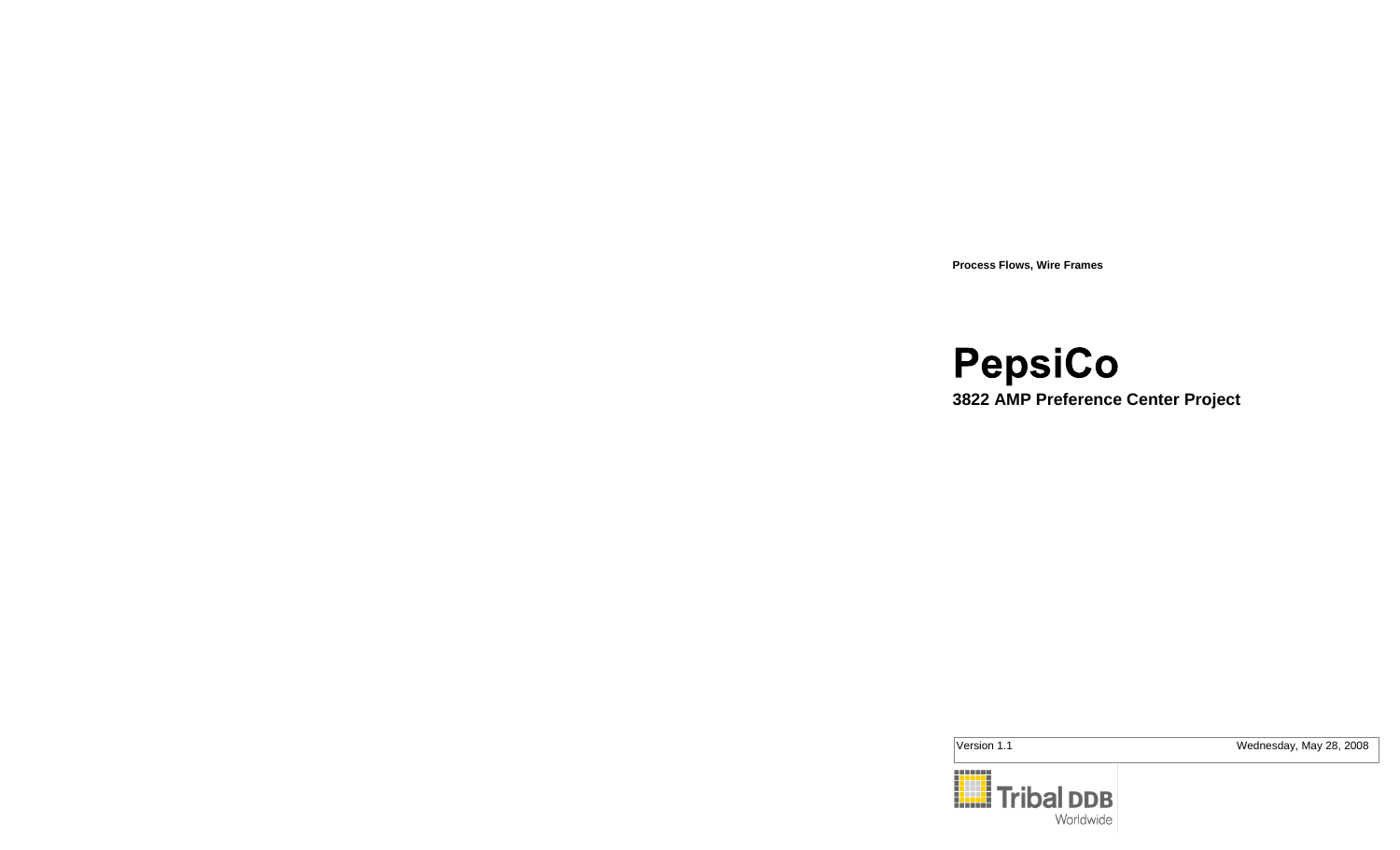#### Table of Contents

| Page Name                                          | Page Number    |
|----------------------------------------------------|----------------|
| <b>Title Page</b>                                  | 1              |
| <b>Table of Contents</b>                           | $\overline{2}$ |
| <b>Change Tracking</b>                             | 3              |
| Process Flow Updated                               | 4              |
| Page Layout                                        | 5              |
|                                                    |                |
| 1.0 DOB & Email Entry                              | 6              |
| 1.0.1 DOB & Email Entry Error                      | 7              |
| 1.1 Age Error                                      | 8              |
| 1.2 Already Registered                             | 9              |
| 1.3 New Member Registration                        | 10             |
| 1.4 New Member Registration Confirmation           | 11             |
| 1.4.1 Welcome & Confirmation Email                 | 12             |
| 1.5 Registration Thank You - Optional Info         | 13             |
| 1.6 Registration Thank You - Confirm Optional Info | 14             |
|                                                    |                |
| 2.0 Profile Manager - Sign In                      | 15             |
| 2.1 Forgot Password - Enter Email                  | 16             |
| 2.2 Forgot Password - Email Sent                   | 17             |
| 2.3 Forgot Password Email                          | 18             |
| 2.4 Forgot Password - Reset Password               | 19             |
| 2.5 Reset Password - Success                       | 20             |
| 2.6 Profile Manager                                | 21             |
| 2.7 Profile Manager - Confirm Changes              | 22             |
| 2.8 Update Profile Success                         | 23             |
| 2.9 Change Password                                | 24             |
| 2.10 Change Password Success                       | 25             |
| 2.11 Terms & Conditions                            | 26             |
| 2.12 Privacy Policy                                | 27             |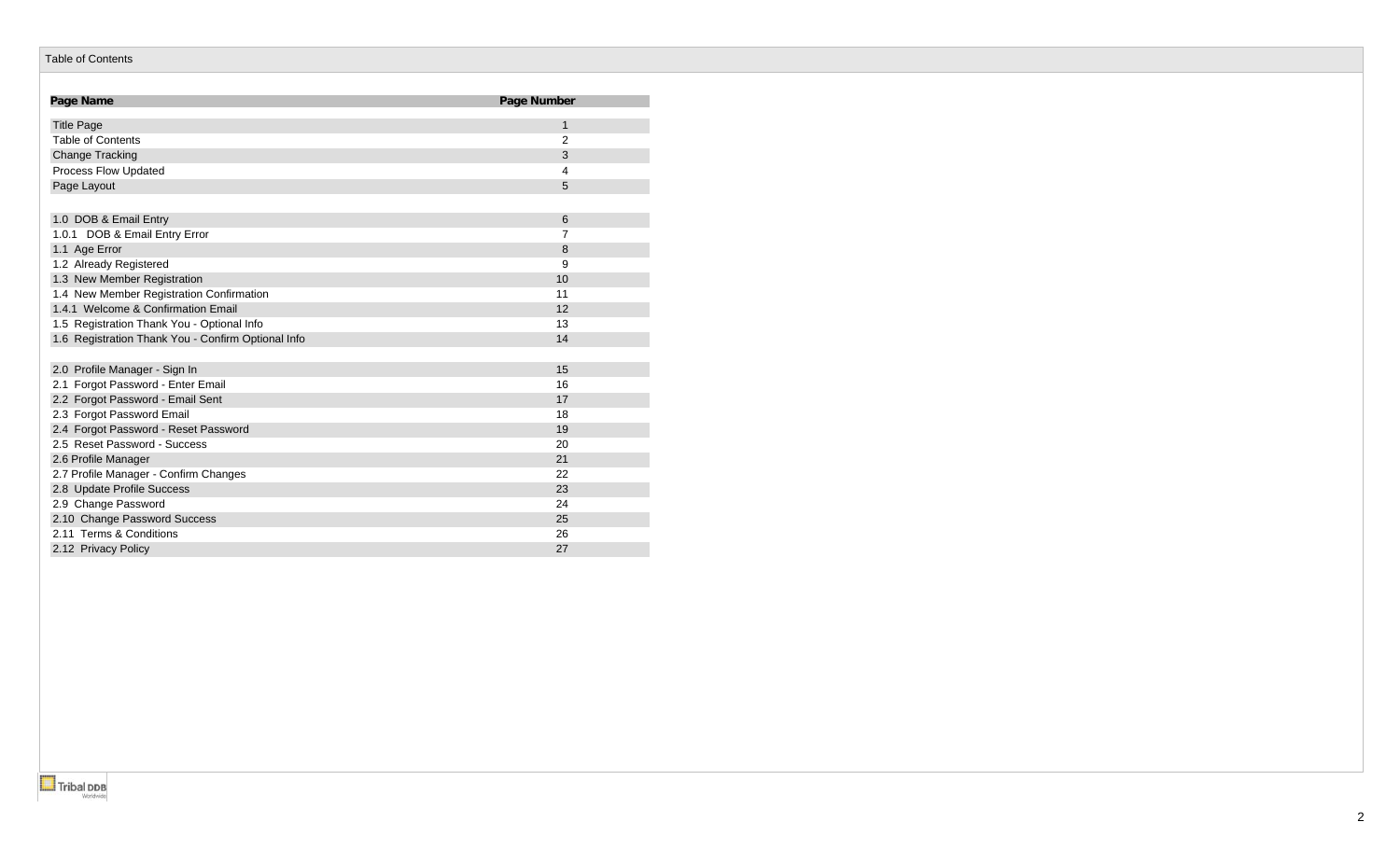| <b>Change Tracking</b>                                       |               |              |
|--------------------------------------------------------------|---------------|--------------|
| <b>Version Number</b>                                        | <b>Author</b> | Date         |
| Version 1.0<br>Initial document created                      | Sonya Witt    | May 6, 2008  |
|                                                              |               |              |
| Version 1.1<br>Updated based on internal review              | Sonya Witt    | May 13, 2008 |
|                                                              |               |              |
| Version 1.2<br>Changes requested after initial client review | Sonya Witt    | May 19, 2008 |
|                                                              |               |              |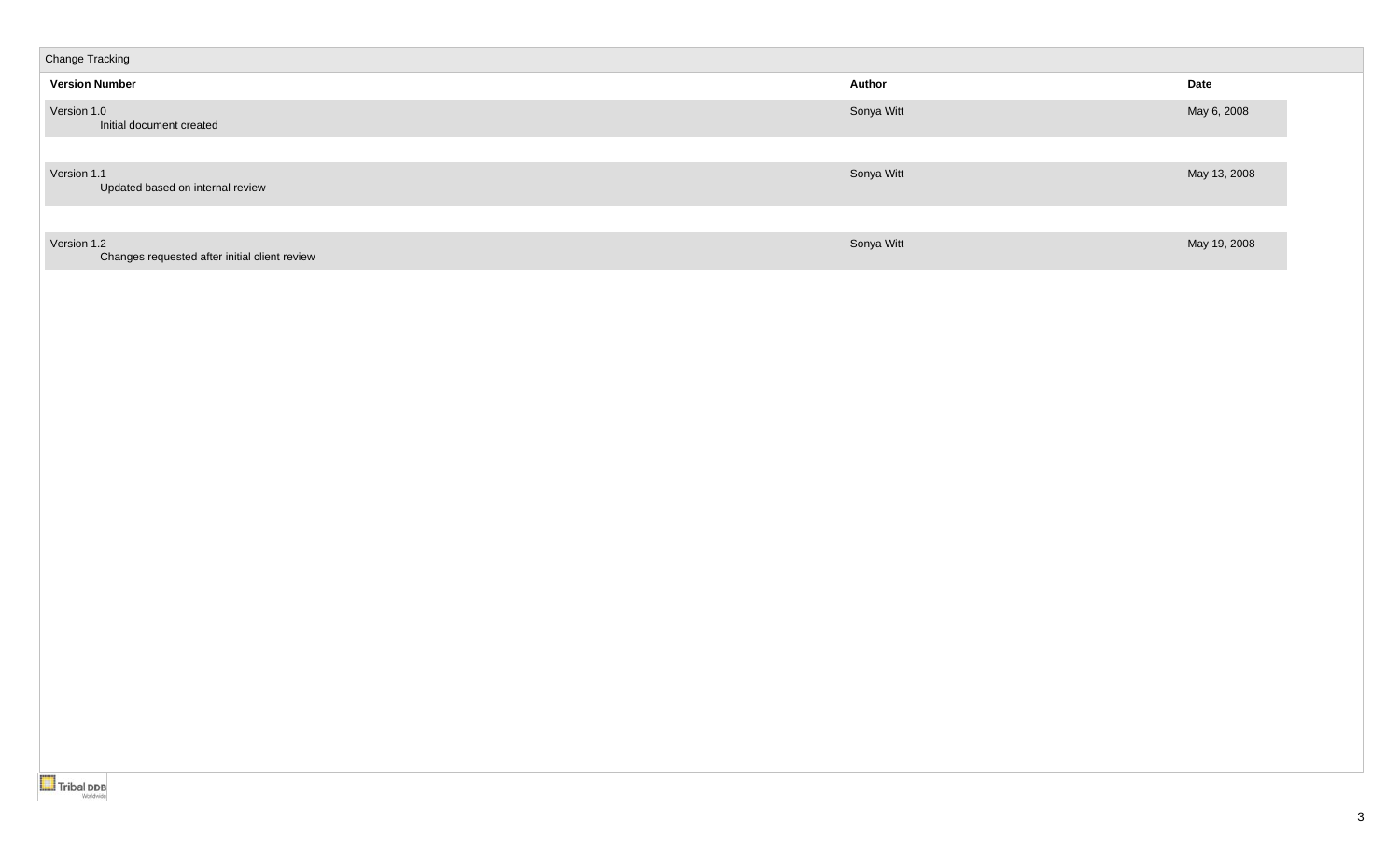### Process Flow Updated

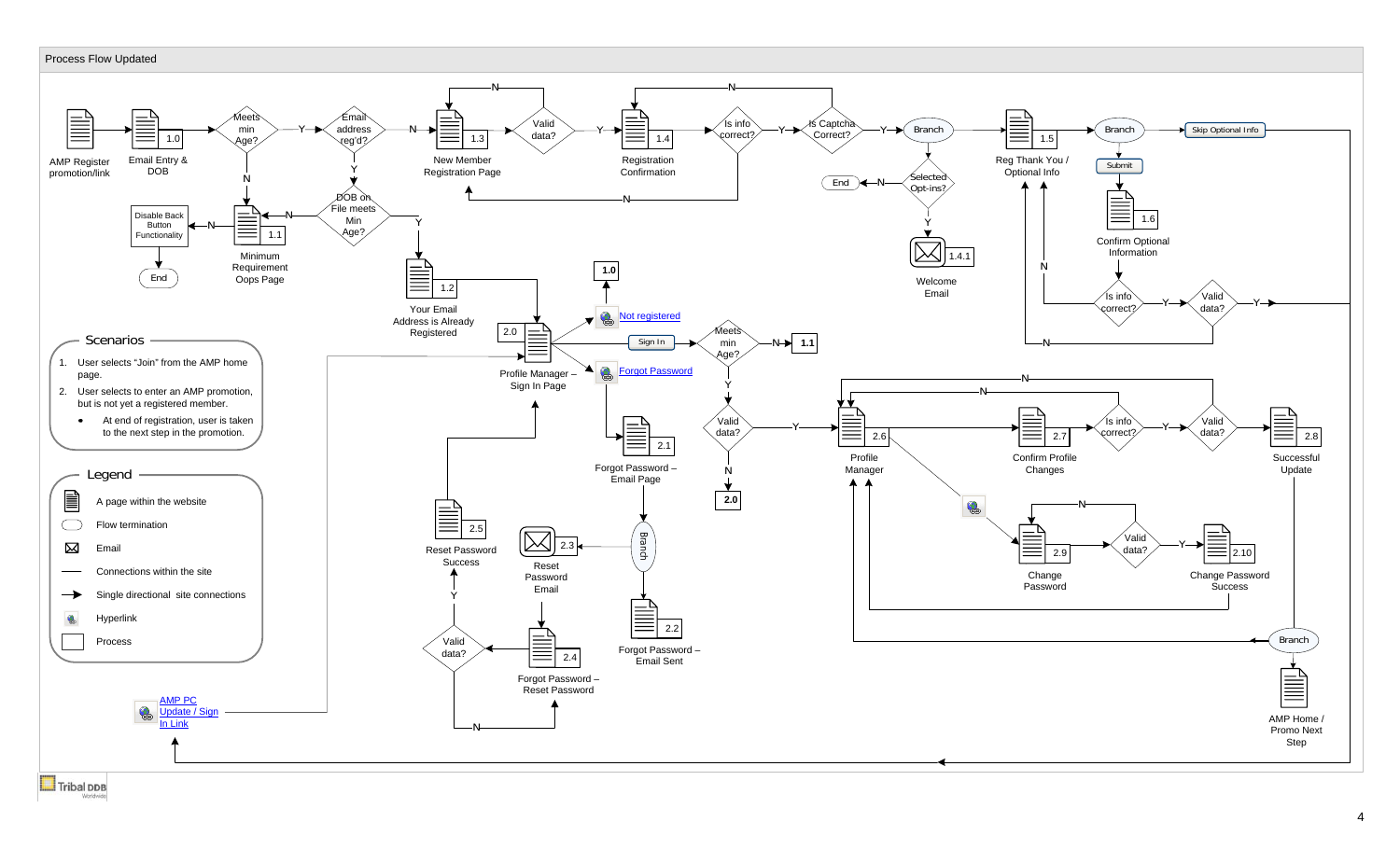| Page Layout        | <b>Diagrams / Notes:</b>                                                                                                                      |  |
|--------------------|-----------------------------------------------------------------------------------------------------------------------------------------------|--|
| Register<br>Log In | A. Global Navigation<br>B. Content Area<br>C. Footer                                                                                          |  |
| в                  |                                                                                                                                               |  |
|                    |                                                                                                                                               |  |
|                    |                                                                                                                                               |  |
|                    |                                                                                                                                               |  |
|                    |                                                                                                                                               |  |
|                    |                                                                                                                                               |  |
|                    |                                                                                                                                               |  |
|                    |                                                                                                                                               |  |
|                    |                                                                                                                                               |  |
| <br>C              | Client: Pepsi<br>IA: S. Witt<br>Project: 3822 AMP Preference Center Project                                                                   |  |
|                    | This Decument is not indicative of final graphic decime ar copy UThis Decument is not to soole UThis Decument is Confidential and Proprietary |  |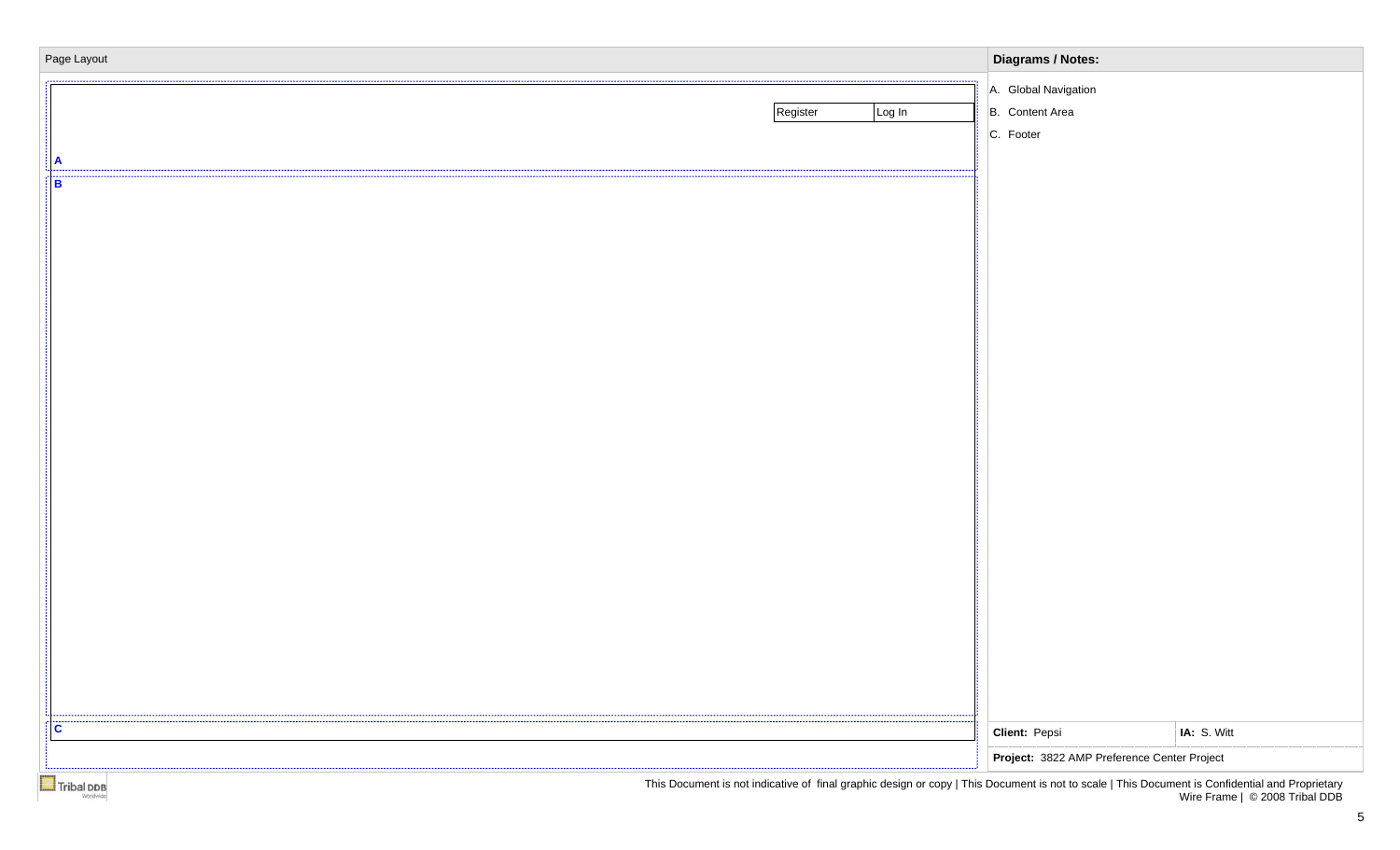|  |  |  | 1.0 DOB & Email Entry |  |
|--|--|--|-----------------------|--|
|--|--|--|-----------------------|--|

|                  |                                                                                                                                                                                                                                                                                                                                                                                                                                                                                                                                                                                                                                                                                                                           | <b>Diagrams / Notes:</b>                    |             |
|------------------|---------------------------------------------------------------------------------------------------------------------------------------------------------------------------------------------------------------------------------------------------------------------------------------------------------------------------------------------------------------------------------------------------------------------------------------------------------------------------------------------------------------------------------------------------------------------------------------------------------------------------------------------------------------------------------------------------------------------------|---------------------------------------------|-------------|
| OB & Email Entry | New Member Registration<br>Lorem ipsum dolor sit amet, consectetuer adipiscing elit. Etiam viverra metus non nisi.<br>Integer aliquet sem at quam. Sed eu diam. Etiam gravida, nisi sed dapibus convallis,<br>odio tellus sagittis risus, nec dictum dui magna sed elit. Sed ut nisl. Etiam nulla est,<br>rutrum in, lobortis quis, consectetuer id, augue. Nam elementum. Aliquam dignissim<br>nunc ac ante tempor dapibus. Aenean egestas. $* = Required field$ .<br>** Notice of error(s) will appear here<br>$\vee$ Day $\vee$<br><b>Date of Birth:</b> $\star$ Month<br>Year $\vee$<br>Email Address: *<br>(Why we ask)<br>Retype Email Address: *<br>Submit<br>Already a member? Click here to update your profile. |                                             |             |
|                  |                                                                                                                                                                                                                                                                                                                                                                                                                                                                                                                                                                                                                                                                                                                           |                                             |             |
|                  |                                                                                                                                                                                                                                                                                                                                                                                                                                                                                                                                                                                                                                                                                                                           | Client: PepsiCo                             | IA: S. Witt |
|                  | Copyright 2008 © PepsiCo, Inc.   Terms & Conditions   Privacy Policy   I Want To Serve AMP Energy   Contact Us   MountainDew.com                                                                                                                                                                                                                                                                                                                                                                                                                                                                                                                                                                                          | Project: 3822 AMP Preference Center Project |             |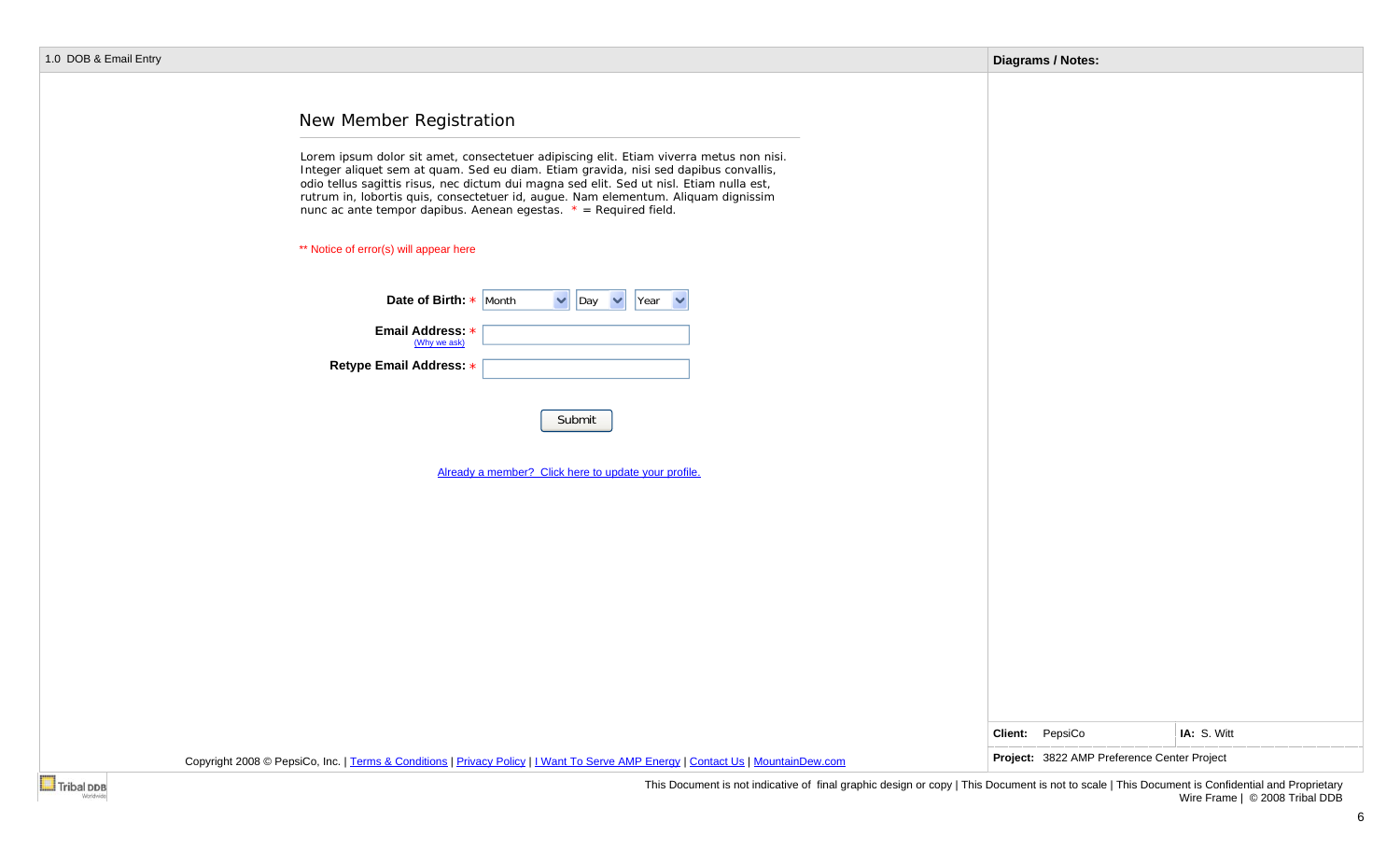|  |  |  |  | 1.0.1 DOB & Email Entry Error |  |  |
|--|--|--|--|-------------------------------|--|--|
|--|--|--|--|-------------------------------|--|--|

### **Diagrams / Notes:**

- $\bullet$ Error message(s) should appear below the item(s) in error.
- Error example page for error messaging on all pages. $\bullet$

# New Member Registration

Lorem ipsum dolor sit amet, consectetuer adipiscing elit. Etiam viverra metus non nisi. Integer aliquet sem at quam. Sed eu diam. Etiam gravida, nisi sed dapibus convallis, odio tellus sagittis risus, nec dictum dui magna sed elit. Sed ut nisl. Etiam nulla est, rutrum in, lobortis quis, consectetuer id, augue. Nam elementum. Aliquam dignissim nunc ac ante tempor dapibus. Aenean egestas. *\* = Required field.*

\*\* Notice of error(s) will appear here

| Date of Birth: $\star$ Month     |               | Day | Year |  |
|----------------------------------|---------------|-----|------|--|
|                                  | Error message |     |      |  |
| Email Address: *<br>(Why we ask) |               |     |      |  |
|                                  | Error message |     |      |  |
| Retype Email Address: *          |               |     |      |  |
|                                  | Error message |     |      |  |

Submit

Already a member? Click here to update your profile.

| Copyright 2008 © PepsiCo, Inc.   Terms & Conditions   Privacy Policy   I Want To Serve AMP Energy   Contact Us   MountainDew.com | Project: 3822 AMP Preference Center Project |             |
|----------------------------------------------------------------------------------------------------------------------------------|---------------------------------------------|-------------|
|                                                                                                                                  | <b>Client:</b> PepsiCo                      | IA: S. Witt |
|                                                                                                                                  |                                             |             |
|                                                                                                                                  |                                             |             |
|                                                                                                                                  |                                             |             |
|                                                                                                                                  |                                             |             |
|                                                                                                                                  |                                             |             |
|                                                                                                                                  |                                             |             |
|                                                                                                                                  |                                             |             |
|                                                                                                                                  |                                             |             |

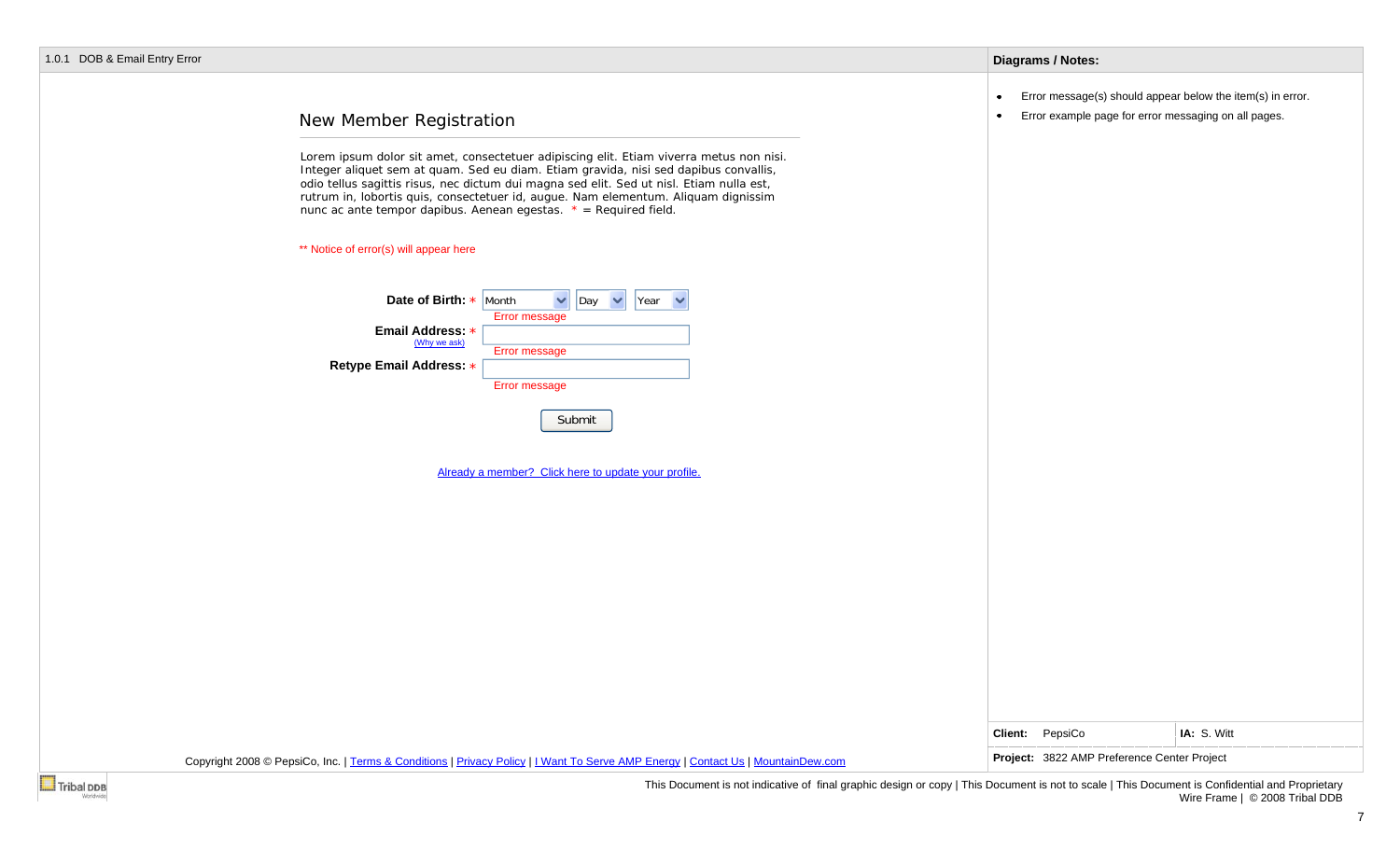# We're Sorry

You do not meet the requirements to register with AMP Energy. Lorem ipsum dolor sit amet, consectetuer adipiscing elit. Etiam viverra metus non nisi. Integer aliquet sem at quam. Sed eu diam. Etiam gravida, nisi sed dapibus convallis, odio tellus sagittis risus, nec dictum dui magna sed elit. Sed ut nisl. Etiam nulla est, rutrum in, lobortis quis, consectetuer id, augue. Nam elementum. Aliquam dignissim nunc ac ante tempor dapibus. Aenean egestas. Donec ante ipsum, hendrerit eu, consequat vitae, facilisis et, sapien.

• This message could be delivered as an error message on 1.0 Email Entry + DOB. Text should not reveal to the user that age is the reason they are not allowed to continue with AMP Energy registration.

|                                                                                                                                  | <b>Client:</b> PepsiCo                      | <b>IA: S. Witt</b> |
|----------------------------------------------------------------------------------------------------------------------------------|---------------------------------------------|--------------------|
| Copyright 2008 © PepsiCo, Inc.   Terms & Conditions   Privacy Policy   I Want To Serve AMP Energy   Contact Us   MountainDew.com | Project: 3822 AMP Preference Center Project |                    |

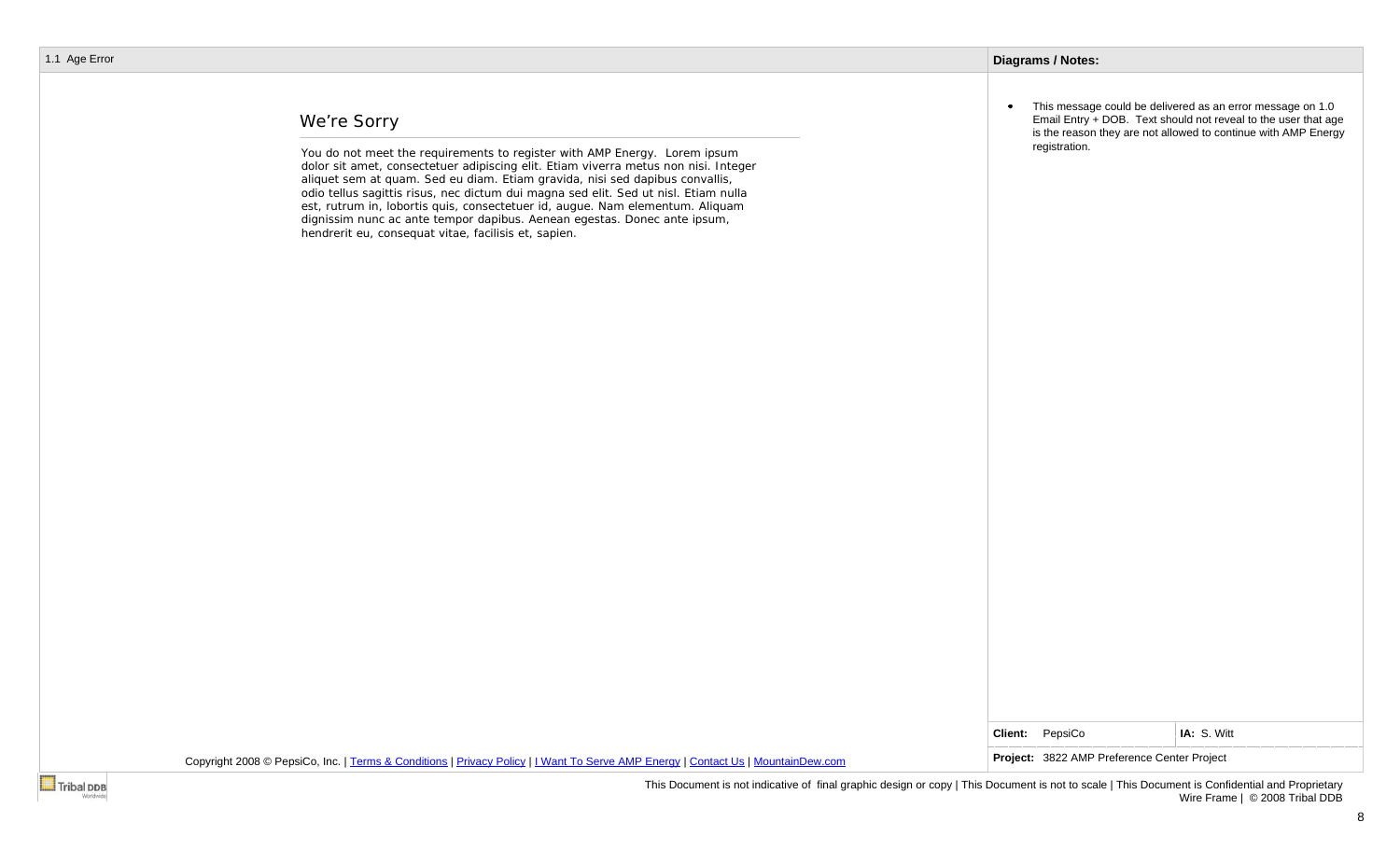### **Diagrams / Notes:**

• Selecting the "Sign In" (wording FPO) option on this page will redirect the user to 2.0 Profile Manager Sign In.

# Your Email Address Has Already Been Registered

Lorem ipsum dolor sit amet, consectetuer adipiscing elit. Etiam viverra metus non nisi. Integer aliquet sem at quam. Sed eu diam. Etiam gravida, nisi sed dapibus convallis, odio tellus sagittis risus, nec dictum dui magna sed elit. Sed ut nisl. Etiam nulla est, rutrum in, lobortis quis, consectetuer id, augue. Nam elementum. Aliquam dignissim nunc ac ante tempor dapibus. Aenean egestas. Donec ante ipsum, hendrerit eu, consequat vitae, facilisis et, sapien.



|  |  | Client: PepsiCo | IA: S. Witt |  |
|--|--|-----------------|-------------|--|

9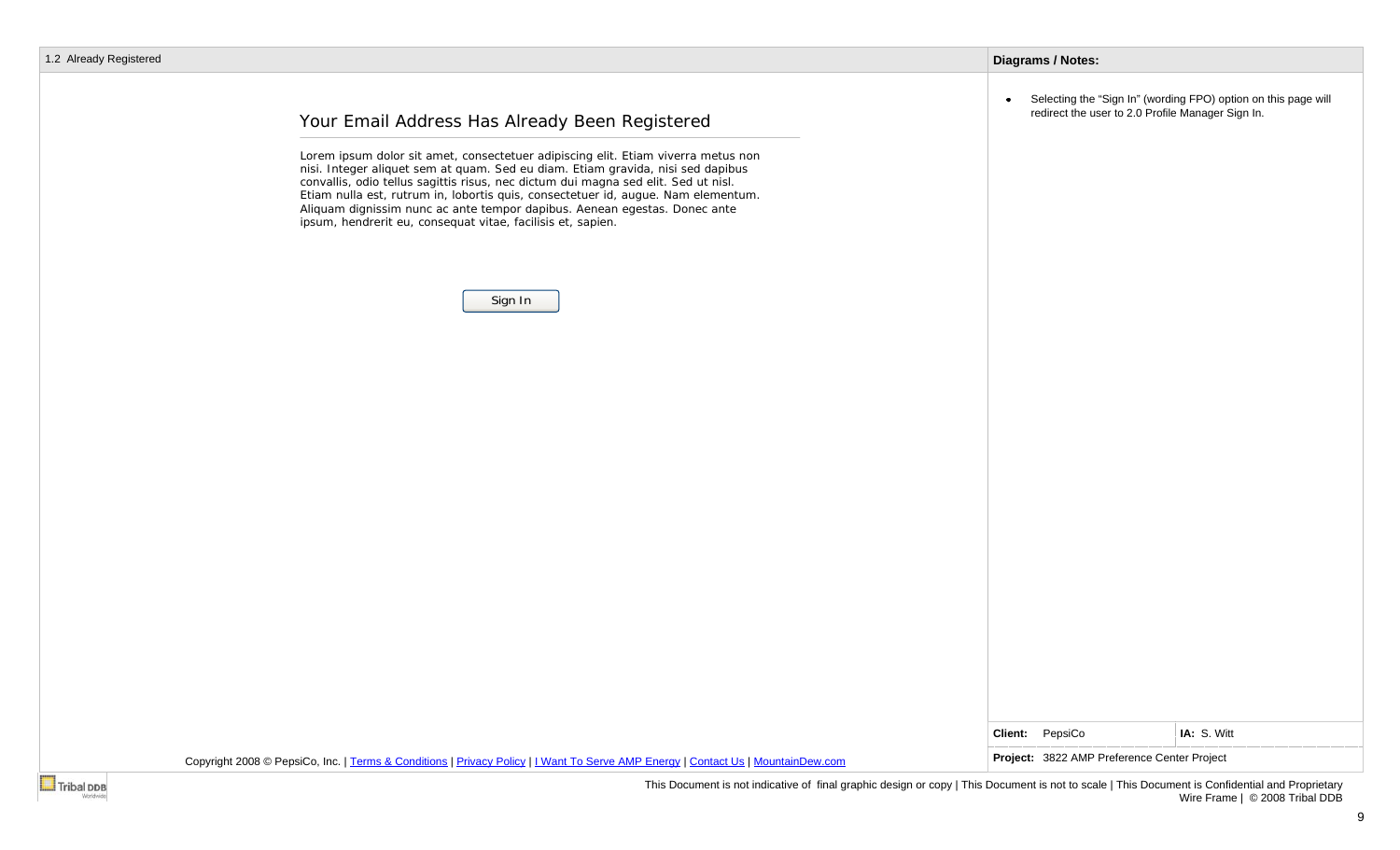|  |  |  | 1.3 New Member Registration |
|--|--|--|-----------------------------|
|--|--|--|-----------------------------|

| .3 New Member Registration                                                                                                                                                                                                                                                                                                                                                                                                                                                                                                                                                                                                                                  | <b>Diagrams / Notes:</b>                                                                                                                                                                                                  |                                                                                |
|-------------------------------------------------------------------------------------------------------------------------------------------------------------------------------------------------------------------------------------------------------------------------------------------------------------------------------------------------------------------------------------------------------------------------------------------------------------------------------------------------------------------------------------------------------------------------------------------------------------------------------------------------------------|---------------------------------------------------------------------------------------------------------------------------------------------------------------------------------------------------------------------------|--------------------------------------------------------------------------------|
| New Member Registration<br>Please take a moment to provide the optional information below Lorem<br>ipsum dolor sit amet, consectetuer adipiscing elit. $* = Required$ field.<br>** Notice of error(s) will appear here<br>Birth Date: MM DD YYYY<br><b>Email Address:</b><br>email@address.com<br>Country: *<br>$\ddot{\phantom{0}}$<br>(Why we ask)<br>Zip Code: *<br>(Why we ask)<br>Password: *<br>(Why we ask)<br>Retype Password: *<br>I want to receive these newsletters:<br>(Check / uncheck to subscribe / unsubscribe.)<br>You may opt-out at anytime Lorem ipsum dolor sit amet.<br>AMP Energy: 口<br>Dewsletter: $\square$<br>Continue<br>Cancel | Provide information indicating opt-out method through<br>$\bullet$<br>promotional emails received or through profile manager.<br>$\bullet$<br>alternate color.<br>Cancel goes back to 1.0<br>$\bullet$<br>Client: PepsiCo | Error message(s) should appear below the item(s) in error in an<br>IA: S. Witt |
|                                                                                                                                                                                                                                                                                                                                                                                                                                                                                                                                                                                                                                                             | Project: 3822 AMP Preference Center Project                                                                                                                                                                               |                                                                                |
| Copyright 2008 © PepsiCo, Inc.   Terms & Conditions   Privacy Policy   I Want To Serve AMP Energy   Contact Us   MountainDew.com                                                                                                                                                                                                                                                                                                                                                                                                                                                                                                                            |                                                                                                                                                                                                                           |                                                                                |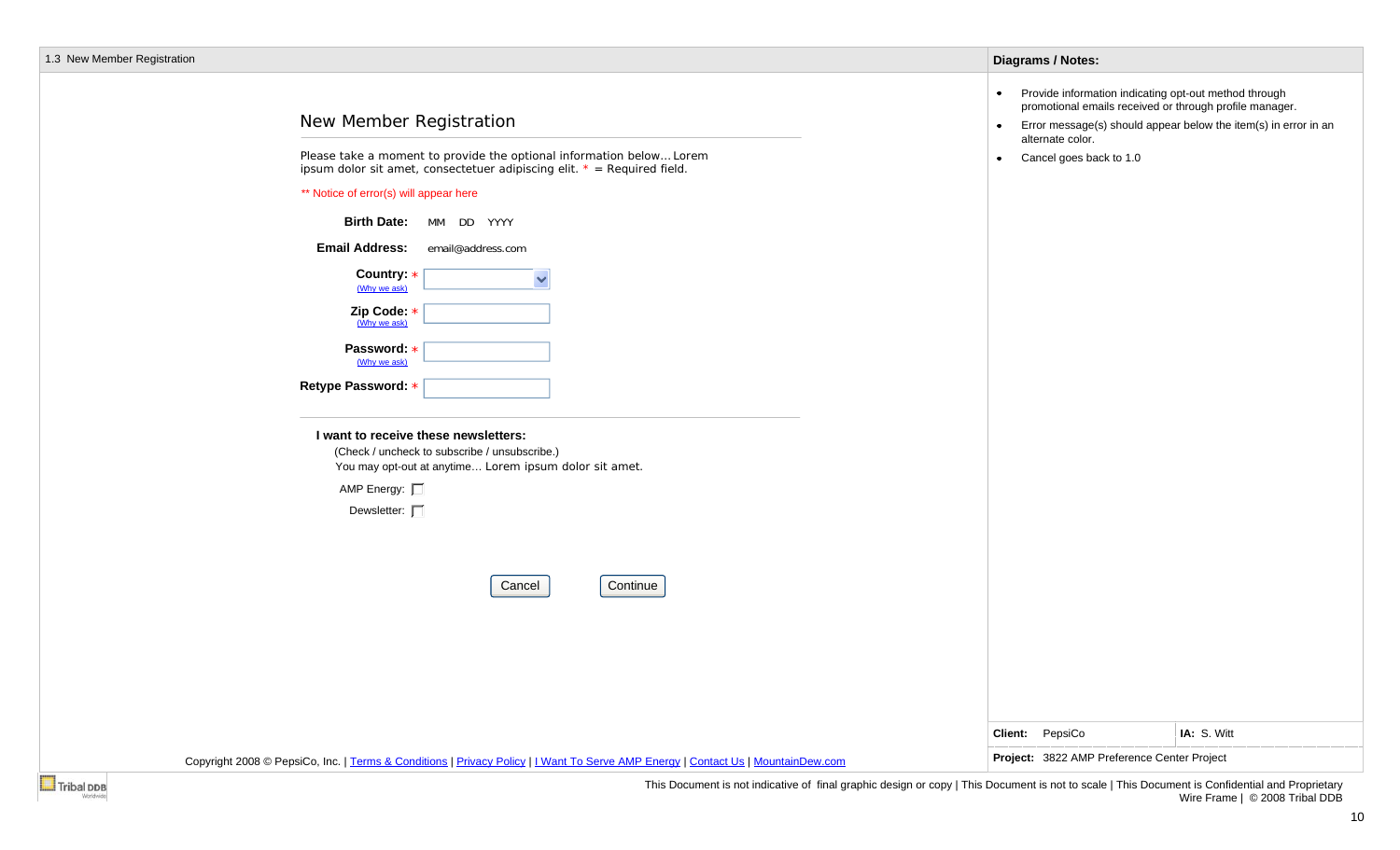| 1.4 New Member Registration Confirmation |                                                                                                                                                                                            | <b>Diagrams / Notes:</b>                                                                                                                                                                                                |
|------------------------------------------|--------------------------------------------------------------------------------------------------------------------------------------------------------------------------------------------|-------------------------------------------------------------------------------------------------------------------------------------------------------------------------------------------------------------------------|
|                                          | New Member Registration<br>Please take a moment to provide the optional information below Lorem<br>ipsum dolor sit amet, consectetuer adipiscing elit. $* = Required$ field.               | Provide information indicating opt-out method through<br>$\bullet$<br>promotional emails received or through profile manager.<br>Cancel goes back to 1.3<br>$\bullet$<br>Incorrect Captcha generates error message<br>۰ |
|                                          | <b>Birth Date:</b><br>MM DD YYYY<br><b>Email Address:</b><br>email@address.com<br><b>Country:</b><br><b>United States</b>                                                                  |                                                                                                                                                                                                                         |
|                                          | 00000<br>Zip Code:                                                                                                                                                                         |                                                                                                                                                                                                                         |
|                                          | I want to receive these newsletters:                                                                                                                                                       |                                                                                                                                                                                                                         |
|                                          | You may opt-out at anytime Lorem ipsum dolor sit amet.<br>AMP Energy: $\blacklozenge$<br>Dewsletter: $\blacklozenge$<br>Image Placeholder<br>Enter image text<br>What's this?<br>(Captcha) |                                                                                                                                                                                                                         |
|                                          | Continue<br>Cancel                                                                                                                                                                         |                                                                                                                                                                                                                         |
|                                          |                                                                                                                                                                                            |                                                                                                                                                                                                                         |
|                                          |                                                                                                                                                                                            | Client: PepsiCo<br>IA: S. Witt                                                                                                                                                                                          |
|                                          | Copyright 2008 © PepsiCo, Inc.   Terms & Conditions   Privacy Policy   I Want To Serve AMP Energy   Contact Us   MountainDew.com                                                           | Project: 3822 AMP Preference Center Project                                                                                                                                                                             |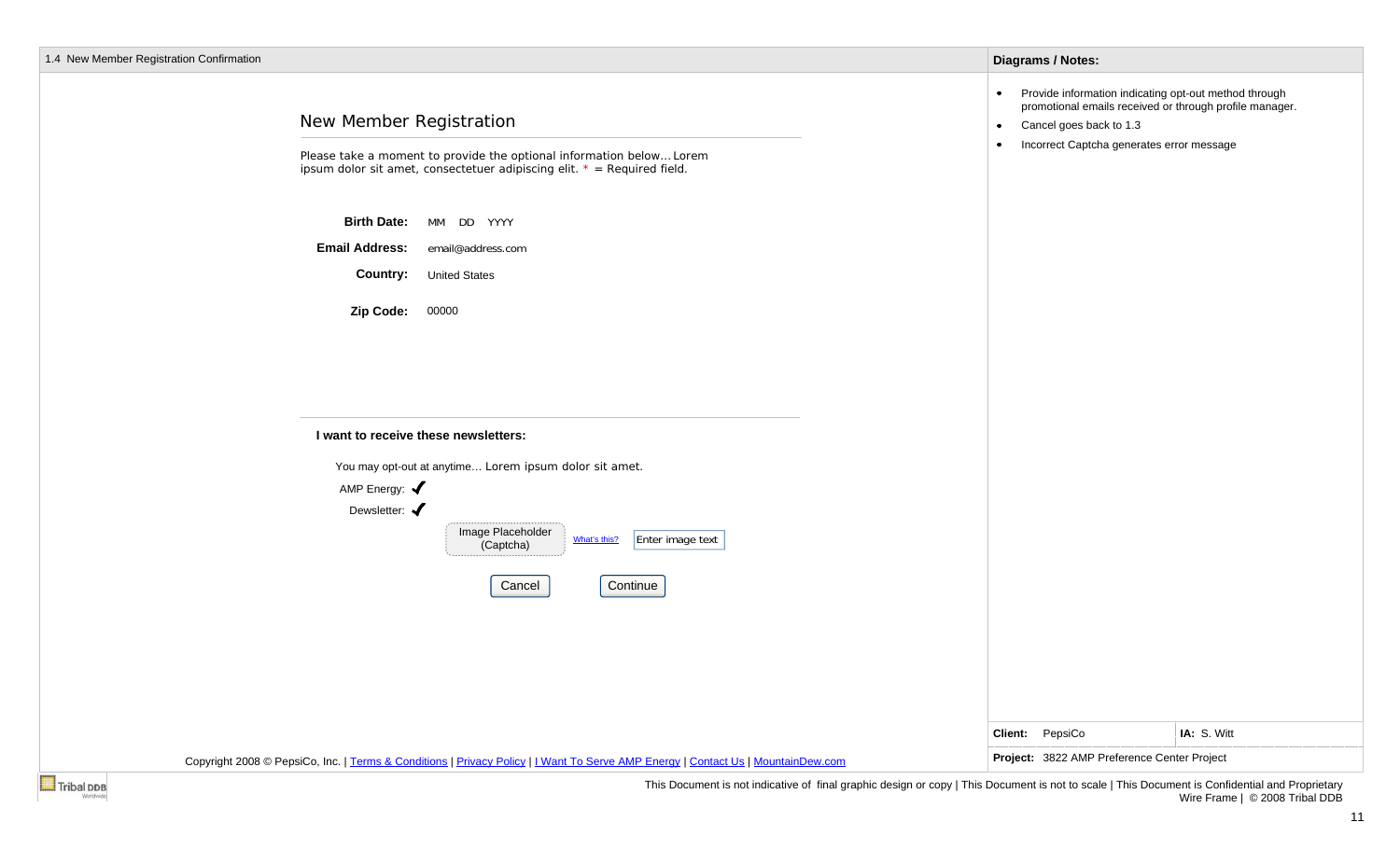| 1.4.1 Welcome & Confirmation Email                                                                                                                                                                                                                                                                                                                                       | <b>Diagrams / Notes:</b>                                                                                                               |
|--------------------------------------------------------------------------------------------------------------------------------------------------------------------------------------------------------------------------------------------------------------------------------------------------------------------------------------------------------------------------|----------------------------------------------------------------------------------------------------------------------------------------|
|                                                                                                                                                                                                                                                                                                                                                                          | Include verbiage for opt-out methods through this and future emails in addition to opting out through profile management.<br>$\bullet$ |
| SUBJECT: AMP Energy<br>AMP Energy (noreply@ampenergy.com)<br>FROM:<br>Thu 05/09/08 10:10 AM<br>Sent:<br>useremail@emailaddress.com<br>To:<br><b>EMAIL BODY COPY:</b><br>Copy welcoming user to AMP Energy, thanking them for becoming a member, and telling them what they can expect in the future in<br>terms of communications from AMP Energy (coupons, news, etc.). |                                                                                                                                        |
|                                                                                                                                                                                                                                                                                                                                                                          |                                                                                                                                        |
|                                                                                                                                                                                                                                                                                                                                                                          |                                                                                                                                        |
| Copyright 2008 © PepsiCo, Inc.   Terms & Conditions   Privacy Policy   I Want To Serve AMP Energy   Contact Us   MountainDew.com                                                                                                                                                                                                                                         | Client: PepsiCo<br>IA: S. Witt<br>Project: 3822 AMP Preference Center Project                                                          |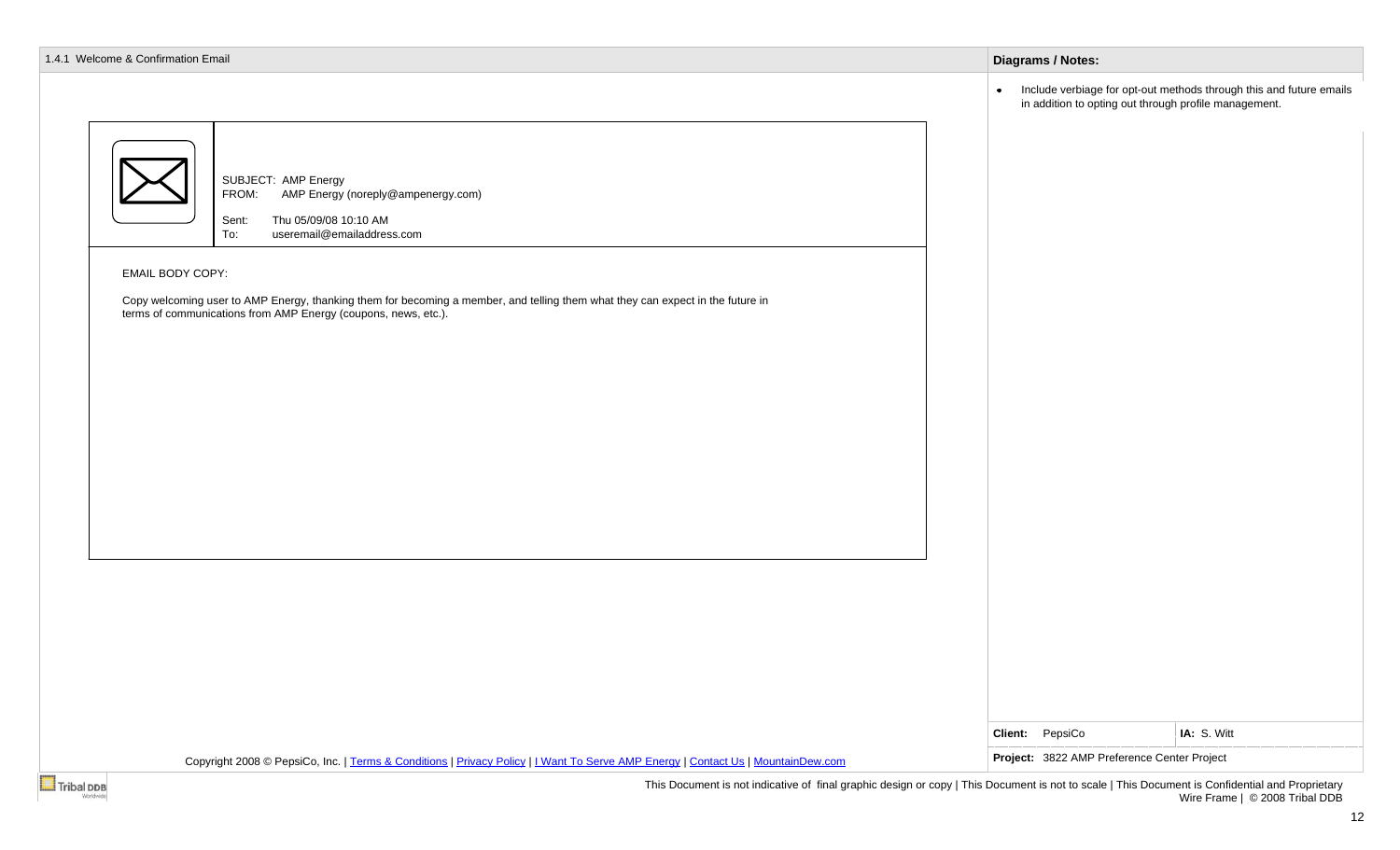### Thank you for registering!

Please take a moment to provide the optional information below… Lorem ipsum dolor sit amet, consectetuer adipiscing elit. *\* = Required field.*

#### \*\* Notice of error(s) will appear here

 $\Box$ 

| <b>First Name:</b>                                       |
|----------------------------------------------------------|
| Last Name:                                               |
| Address:<br>(Why we ask)                                 |
| City:<br>(Why we ask)                                    |
| ST - State<br>ST:                                        |
| <b>Gender:</b> $\bigcirc$ Male<br>$\bigcap$ Female       |
| <b>Phone Number:</b><br>(Why we ask)                     |
| Which of these beverage brands do you drink most often?  |
| <b>Interests:</b> (check all that apply)<br>(Why we ask) |
| $NASCAR: \Box Sweepstakes:$                              |
| $NHL: \mathbb{F}$<br>Coupons: $\Box$                     |
| Action Sports:   Video Games:                            |
| I want to receive updates via SMS on my mobile phone.    |
| <b>Mobile Phone Number:</b>                              |

| e Phone Number:<br>(Why we ask)        |  |
|----------------------------------------|--|
| <b>Mobile Carrier:</b><br>(Why we ask) |  |
|                                        |  |

Skip Continue

Copyright 2008 © PepsiCo, Inc. | Terms & Conditions | Privacy Policy | I Want To Serve AMP Energy | Contact Us | MountainDew.com **Project: 3822 AMP Preference Center Project** 

| Diagrams / Notes: |  |
|-------------------|--|
|-------------------|--|

- If Country selected is not US, State is not required.  $\bullet$
- $\bullet$ State drop-down will be populated with the Country Subdivision codes for the Country selected, and if country selected is US the required status will change.
- $\bullet$ The Mobile Phone Number and Mobile Carrier fields will be hidden until SMS / Mobile Phone Opt-in is selected.
- $\bullet$  . Mobile Phone Number is required and required status should change if SMS / Mobile Phone Opt-in is selected.
- Mobile Carrier is required and required status should change if SMS / Mobile Phone Opt-in is selected.
- Provide information indicating opt-out method through promotional emails received or through profile manager.
- Skip button (FPO) returns user to AMP main page or to the next  $\bullet$ step in a promotion from which they were prompted to register.
- Error message(s) should appear below the item(s) in error.

**Client:** PepsiCo **IA:** S. Witt



This Document is not indicative of final graphic design or copy | This Document is not to scale | This Document is Confidential and Proprietary Wire Frame | © 2008 Tribal DDB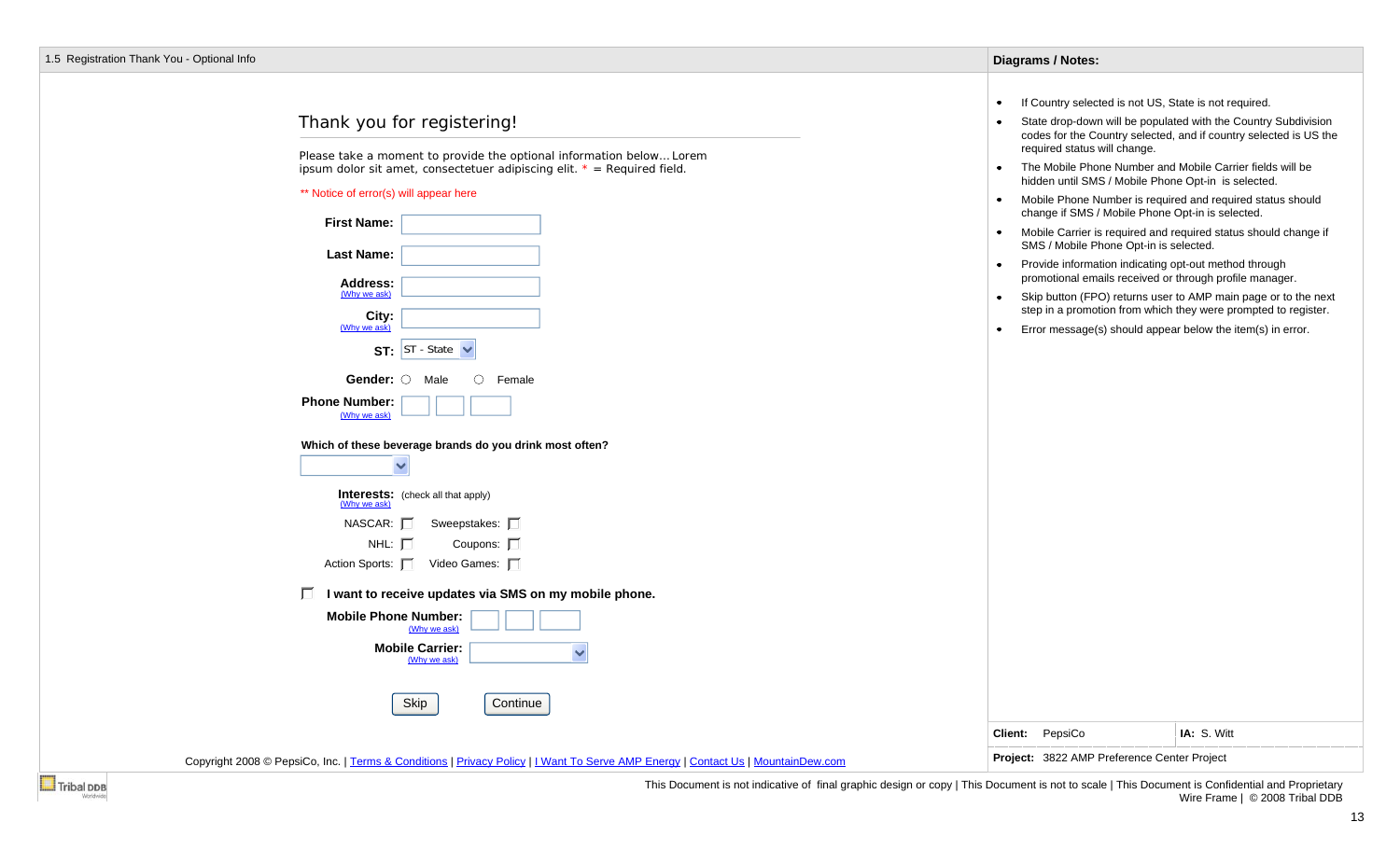| 1.6 Registration Thank You - Confirm Optional Info                                                                                 | <b>Diagrams / Notes:</b>                                       |             |
|------------------------------------------------------------------------------------------------------------------------------------|----------------------------------------------------------------|-------------|
| Please Confirm Your Information                                                                                                    | "Back" returns to 1.5.<br>$\bullet$<br>"Continue" goes to 2.0. |             |
| Please confirm the optional information below Lorem ipsum dolor sit amet,<br>consectetuer adipiscing elit. $* = Required field$ .  | All text is FPO.<br>$\bullet$                                  |             |
| ** Notice of error(s) will appear here                                                                                             |                                                                |             |
| First Name: First Name                                                                                                             |                                                                |             |
| Last Name: Last Name                                                                                                               |                                                                |             |
| Address: Address                                                                                                                   |                                                                |             |
| City: City                                                                                                                         |                                                                |             |
| ST: ST - State                                                                                                                     |                                                                |             |
| Gender:<br>Male                                                                                                                    |                                                                |             |
| <b>Phone Number: 214-555-5555</b>                                                                                                  |                                                                |             |
| Which of these beverage brands do you drink most often?<br>Diet Pepsi                                                              |                                                                |             |
| <b>Interests:</b> (check all that apply)                                                                                           |                                                                |             |
| NASCAR: $\blacktriangledown$<br>Sweepstakes: $\blacklozenge$<br>Coupons: $\blacklozenge$<br>NHL:<br>Video Games:<br>Action Sports: |                                                                |             |
| □ I want to receive updates via SMS on my mobile phone.                                                                            |                                                                |             |
| Mobile Phone Number: 214-555-5555                                                                                                  |                                                                |             |
| Mobile Carrier: My Carrier                                                                                                         |                                                                |             |
| Back<br>Continue                                                                                                                   |                                                                |             |
|                                                                                                                                    | Client: PepsiCo                                                | IA: S. Witt |
| Copyright 2008 © PepsiCo, Inc.   Terms & Conditions   Privacy Policy   I Want To Serve AMP Energy   Contact Us   MountainDew.com   | Project: 3822 AMP Preference Center Project                    |             |
|                                                                                                                                    |                                                                |             |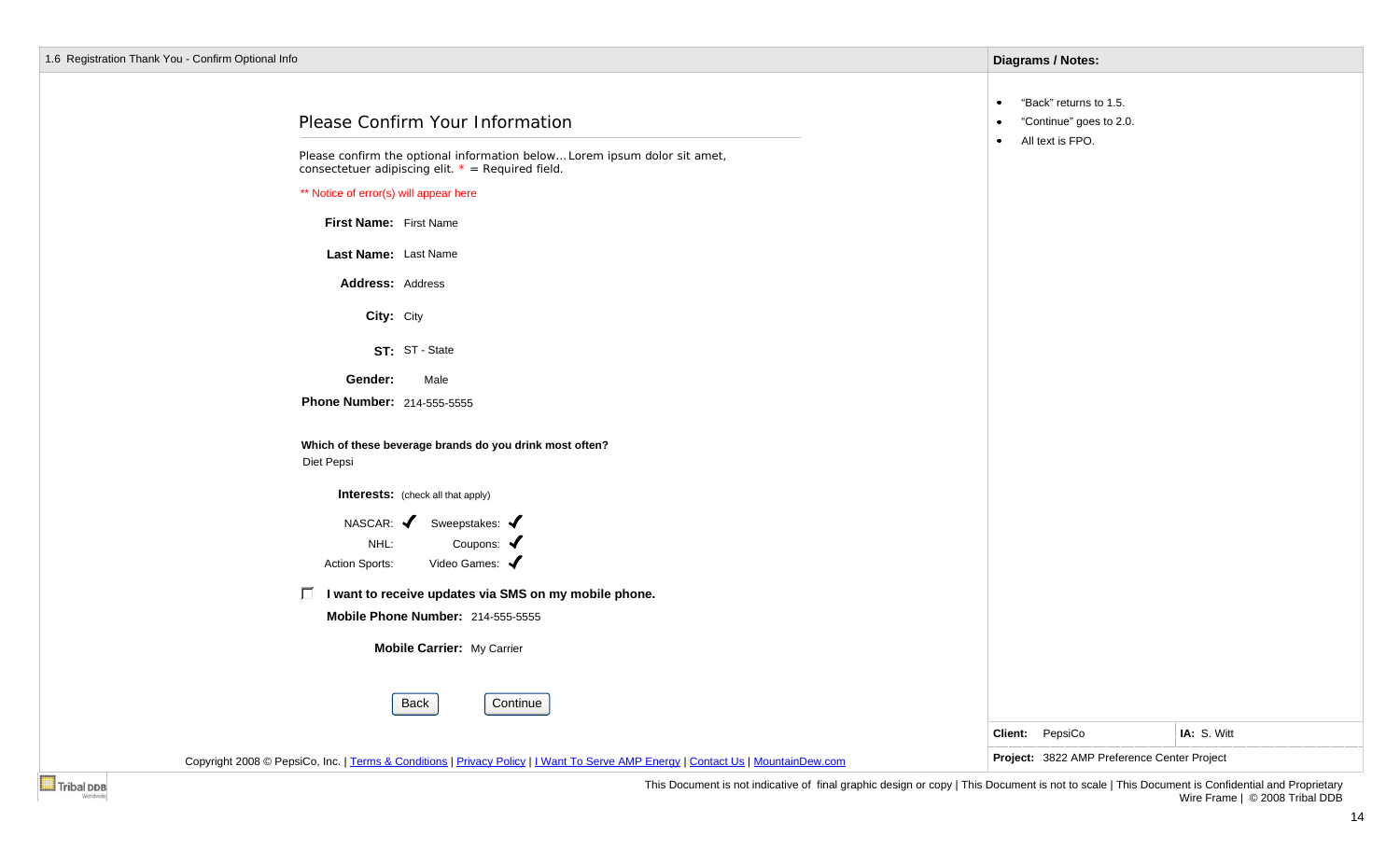| 2.0 Profile Manager - Sign In |  |
|-------------------------------|--|
|-------------------------------|--|

**Contract** 

| 0 Profile Manager - Sign In |                                                                                                                                                                                                                                                                                                                                                                                                                        |                        |                         | <b>Diagrams / Notes:</b> |                                                         |
|-----------------------------|------------------------------------------------------------------------------------------------------------------------------------------------------------------------------------------------------------------------------------------------------------------------------------------------------------------------------------------------------------------------------------------------------------------------|------------------------|-------------------------|--------------------------|---------------------------------------------------------|
|                             | AMP Energy Profile Manager Sign In<br>Lorem ipsum dolor sit amet, consectetuer adipiscing elit. Etiam viverra metus non nisi.<br>Integer aliquet sem at quam. Sed eu diam. Etiam gravida, nisi sed dapibus convallis,<br>odio tellus sagittis risus, nec dictum dui magna sed elit. Aliquam dignissim nunc ac<br>ante tempor dapibus. Aenean egestas. $* = Required field$ .<br>** Notice of error(s) will appear here |                        |                         | ٠                        | Error message should appear below the item(s) in error. |
|                             | Email Address: *<br>Password: *                                                                                                                                                                                                                                                                                                                                                                                        | Sign In                | <b>Forgot Password?</b> |                          |                                                         |
|                             |                                                                                                                                                                                                                                                                                                                                                                                                                        | Not A Member? Join Now |                         |                          |                                                         |
|                             |                                                                                                                                                                                                                                                                                                                                                                                                                        |                        |                         |                          |                                                         |
|                             |                                                                                                                                                                                                                                                                                                                                                                                                                        |                        |                         |                          |                                                         |
|                             |                                                                                                                                                                                                                                                                                                                                                                                                                        |                        |                         |                          |                                                         |
|                             |                                                                                                                                                                                                                                                                                                                                                                                                                        |                        |                         | Client: PepsiCo          | IA: S. Witt                                             |
|                             | Copyright 2008 © PepsiCo, Inc.   Terms & Conditions   Privacy Policy   I Want To Serve AMP Energy   Contact Us   MountainDew.com                                                                                                                                                                                                                                                                                       |                        |                         |                          | Project: 3822 AMP Preference Center Project             |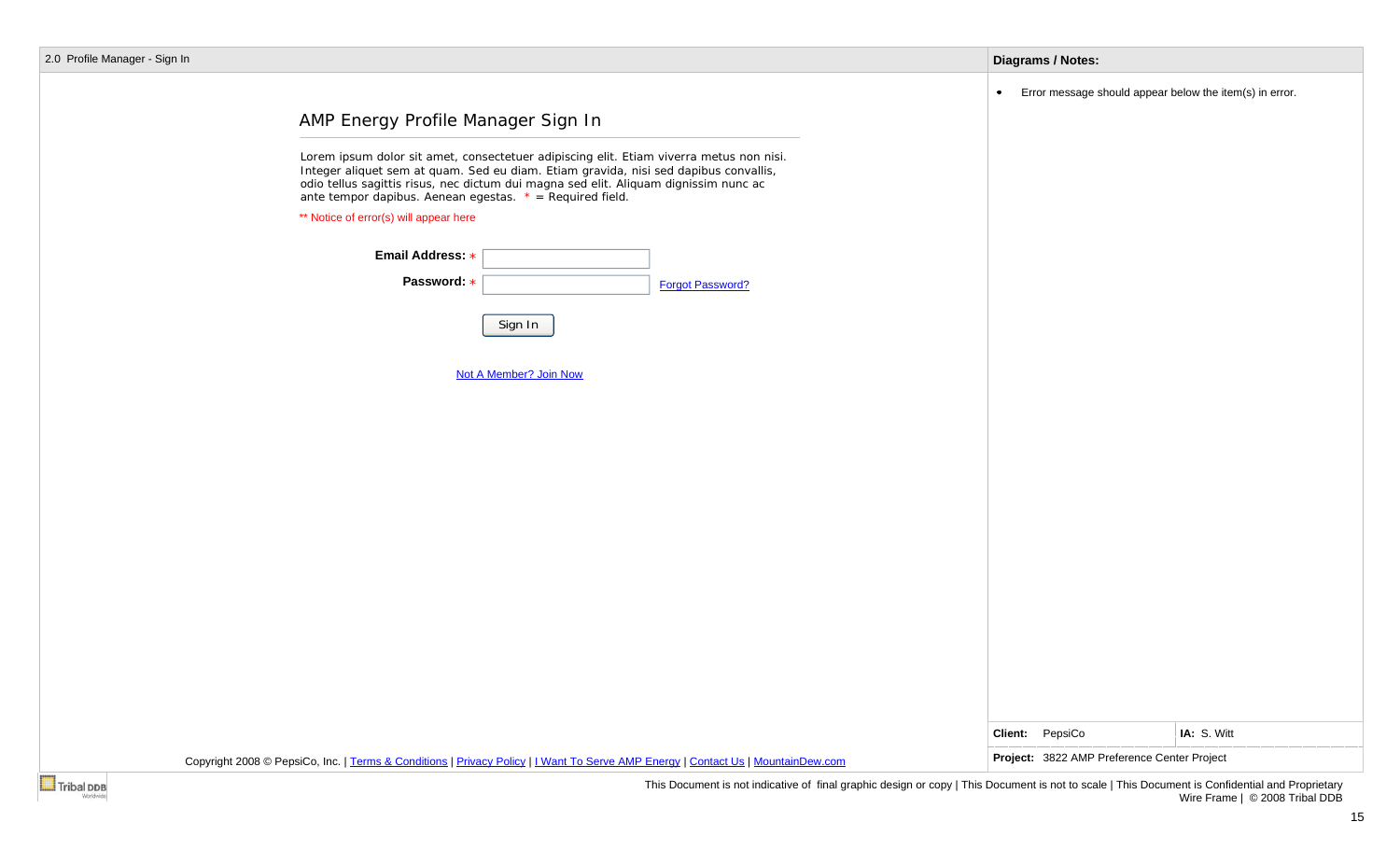|  |  | 2.1 Forgot Password - Enter Email |  |  |  |
|--|--|-----------------------------------|--|--|--|
|--|--|-----------------------------------|--|--|--|

|  | Diagrams / Notes: |  |
|--|-------------------|--|
|  |                   |  |

- Error message should appear below the item(s) in error.  $\bullet$
- Email Address should be pre-populated, if possible.  $\bullet$

# Forgot Your Password?

Lorem ipsum dolor sit amet, consectetuer adipiscing elit. Etiam viverra metus non nisi. Integer aliquet sem at quam. Sed eu diam. Etiam gravida, nisi sed dapibus convallis, odio tellus sagittis risus, nec dictum dui magna sed elit. Aliquam dignissim nunc ac ante tempor dapibus. Aenean egestas. *\* = Required field.*

\*\* Notice of error(s) will appear here

| Email Address: *                                                                                                                                                     |                                                                |             |
|----------------------------------------------------------------------------------------------------------------------------------------------------------------------|----------------------------------------------------------------|-------------|
| Submit<br>Cancel                                                                                                                                                     |                                                                |             |
| Not A Member? Join Now                                                                                                                                               |                                                                |             |
|                                                                                                                                                                      |                                                                |             |
|                                                                                                                                                                      |                                                                |             |
|                                                                                                                                                                      |                                                                |             |
|                                                                                                                                                                      |                                                                |             |
|                                                                                                                                                                      |                                                                |             |
|                                                                                                                                                                      |                                                                |             |
| Copyright 2008 © PepsiCo, Inc.   Terms & Conditions   Privacy Policy   I Want To Serve AMP Energy   Contact Us   MountainDew.com                                     | Client: PepsiCo<br>Project: 3822 AMP Preference Center Project | IA: S. Witt |
| <b>Tribal DDB</b><br>This Document is not indicative of final graphic design or copy   This Document is not to scale   This Document is Confidential and Proprietary |                                                                |             |

Wire Frame | © 2008 Tribal DDB

16

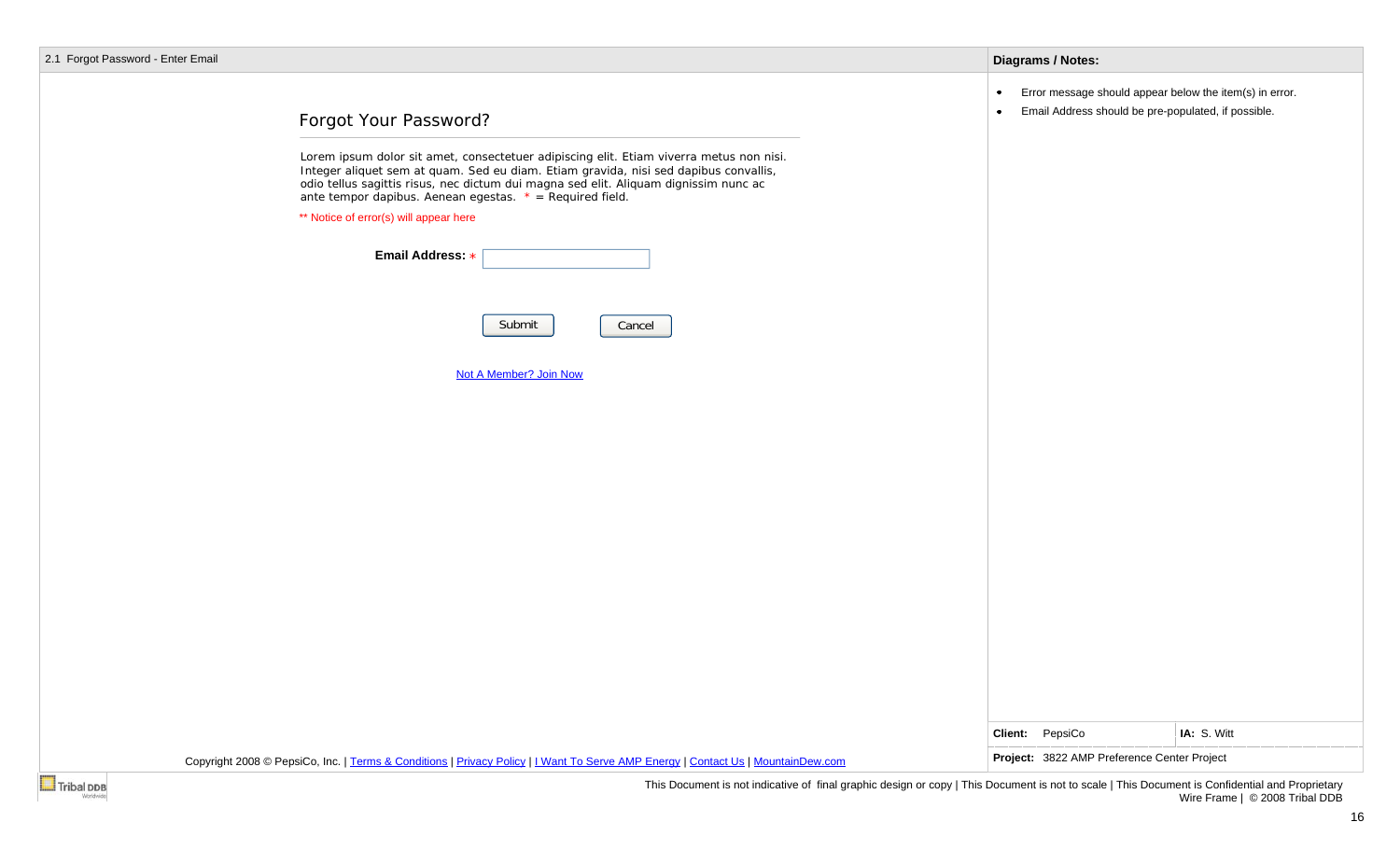## We've Sent You An Email …

We've sent you an email with a link to change your password. Please check your inbox. Etiam gravida, nisi sed dapibus convallis, odio tellus sagittis risus, nec dictum dui magna sed elit. Sed ut nisl. Etiam nulla est, rutrum in, lobortis quis, consectetuer id, augue. Nam elementum. Aliquam dignissim nunc ac ante tempor dapibus. Aenean egestas.

Continue

### **Diagrams / Notes:**

- Text should include verbiage indicating:
	- an email with a link to change their email address has been sent to them
	- the email address from which the email was sent $\bullet$
	- Instructions to add the address to their safe list $\bullet$
	- if they don't find the email in their inbox, check their spam  $\bullet$ folder
	- if the email is not in their inbox or spam folder call customer service

IA: S. Witt

|  | Client: | PepsiCo |  |
|--|---------|---------|--|
|--|---------|---------|--|

Copyright 2008 © PepsiCo, Inc. | Terms & Conditions | Privacy Policy | I Want To Serve AMP Energy | Contact Us | MountainDew.com **Project: 3822 AMP Preference Center Project**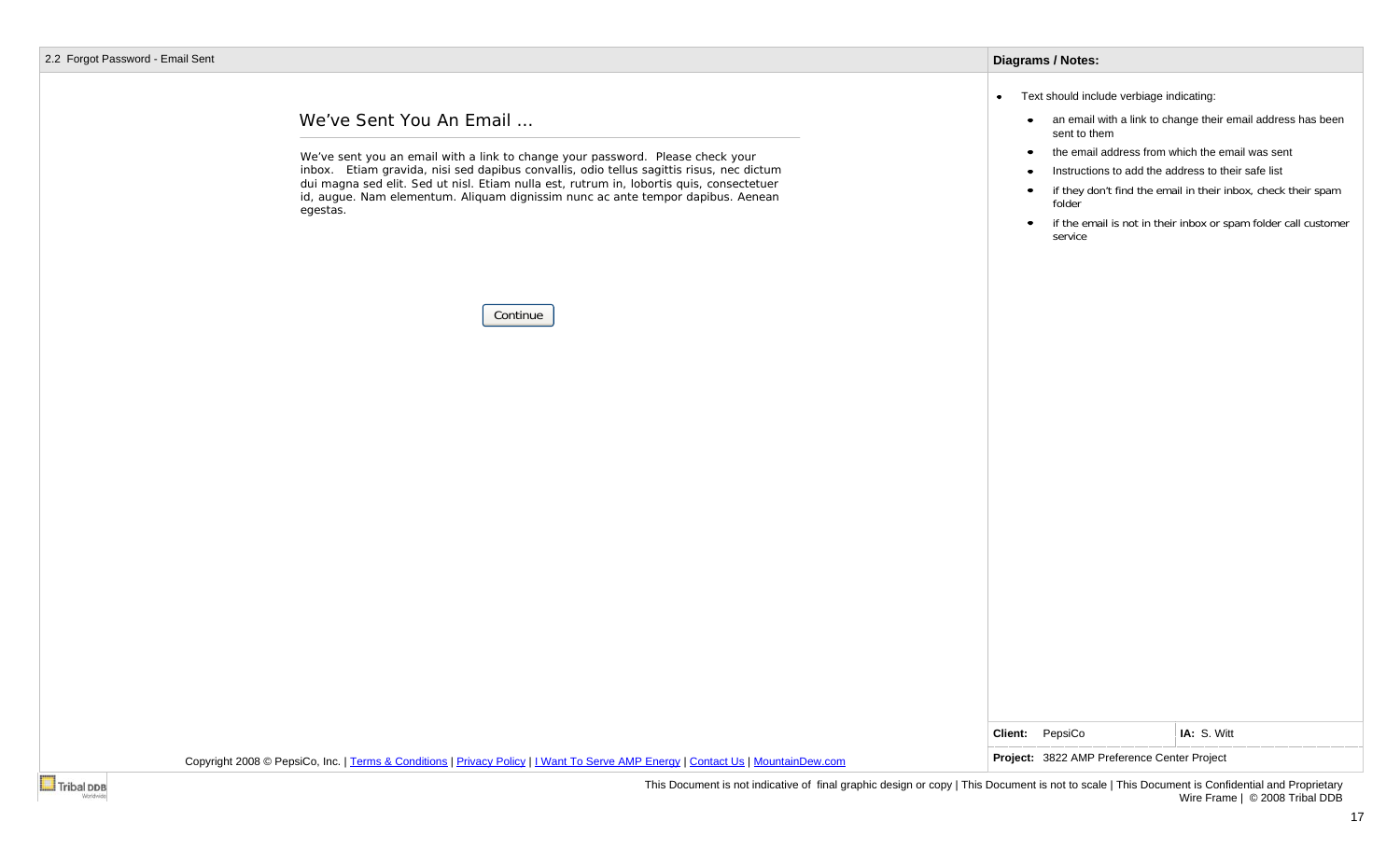| 2.3 Forgot Password Email                                                                                                                                                                                                                                                                                                                                                                                                                                                 | <b>Diagrams / Notes:</b>                                                                                                |
|---------------------------------------------------------------------------------------------------------------------------------------------------------------------------------------------------------------------------------------------------------------------------------------------------------------------------------------------------------------------------------------------------------------------------------------------------------------------------|-------------------------------------------------------------------------------------------------------------------------|
| SUBJECT: AMP Energy - Profile Manager<br>FROM: AMP Energy (noreply@ampenergy.com)<br>Thu 1/03/08 10:10 AM<br>Sent:<br>useremail@emailaddress.com<br>lTo:<br>EMAIL BODY COPY:<br>Thanks for your password request.<br>For security reasons, follow the link below to choose a new password.<br>https://profiles.ampenergy.com/_CT/<br>?ct=A.2000.1002.1003.281691179XX&pv=28XX9117922.e18XX1d754XXfd6185a1380876e7XX0&skn=1000&win=full<br>Thank you,<br><b>AMP Energy</b> | Clicking on the link in this email will take the user to page 2.4<br>$\bullet$ .<br>- Forgot Password - Reset Password. |
|                                                                                                                                                                                                                                                                                                                                                                                                                                                                           | Client: PepsiCo<br>IA: S. Witt<br>Project: 3822 AMP Preference Center Project                                           |
| Copyright 2008 © PepsiCo, Inc.   Terms & Conditions   Privacy Policy   I Want To Serve AMP Energy   Contact Us   MountainDew.com                                                                                                                                                                                                                                                                                                                                          |                                                                                                                         |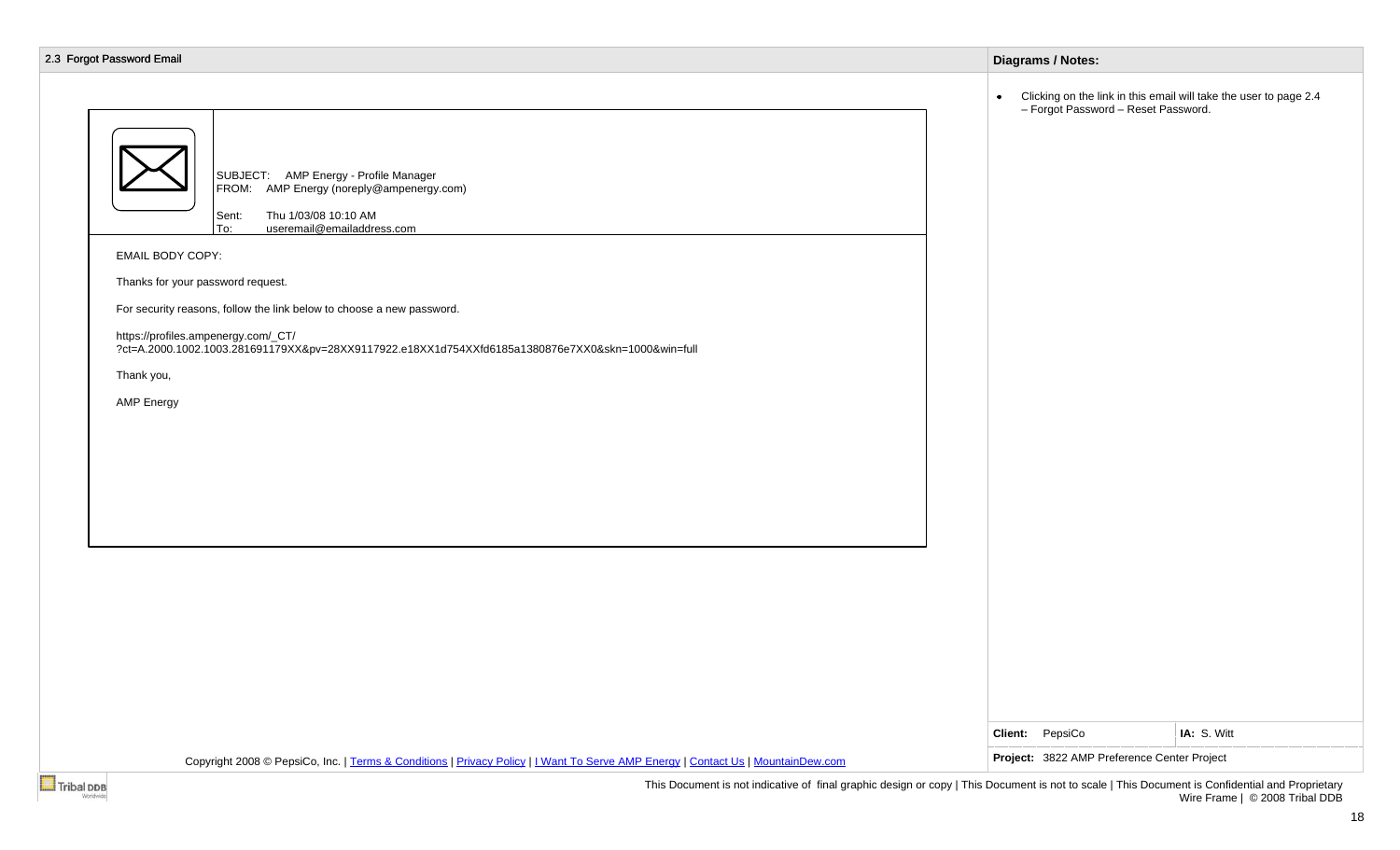| 2.4 Forgot Password - Reset Password                                                                                                                                                                                                                                                                                                   | <b>Diagrams / Notes:</b>                                                                                                                        |
|----------------------------------------------------------------------------------------------------------------------------------------------------------------------------------------------------------------------------------------------------------------------------------------------------------------------------------------|-------------------------------------------------------------------------------------------------------------------------------------------------|
|                                                                                                                                                                                                                                                                                                                                        | Error message should appear below the item(s) in error.<br>$\bullet$                                                                            |
| Forgot Your Password? Reset It Here.                                                                                                                                                                                                                                                                                                   |                                                                                                                                                 |
| Lorem ipsum dolor sit amet, consectetuer adipiscing elit. Etiam viverra metus non nisi.<br>Integer aliquet sem at quam. Sed eu diam. Etiam gravida, nisi sed dapibus convallis,<br>odio tellus sagittis risus, nec dictum dui magna sed elit. Aliquam dignissim nunc ac<br>ante tempor dapibus. Aenean egestas. $* = Required field$ . |                                                                                                                                                 |
| ** Notice of error(s) will appear here                                                                                                                                                                                                                                                                                                 |                                                                                                                                                 |
| Password: *                                                                                                                                                                                                                                                                                                                            |                                                                                                                                                 |
| Retype Password: *                                                                                                                                                                                                                                                                                                                     |                                                                                                                                                 |
| Submit                                                                                                                                                                                                                                                                                                                                 |                                                                                                                                                 |
|                                                                                                                                                                                                                                                                                                                                        |                                                                                                                                                 |
|                                                                                                                                                                                                                                                                                                                                        |                                                                                                                                                 |
|                                                                                                                                                                                                                                                                                                                                        |                                                                                                                                                 |
|                                                                                                                                                                                                                                                                                                                                        |                                                                                                                                                 |
|                                                                                                                                                                                                                                                                                                                                        |                                                                                                                                                 |
|                                                                                                                                                                                                                                                                                                                                        |                                                                                                                                                 |
|                                                                                                                                                                                                                                                                                                                                        |                                                                                                                                                 |
|                                                                                                                                                                                                                                                                                                                                        |                                                                                                                                                 |
|                                                                                                                                                                                                                                                                                                                                        |                                                                                                                                                 |
|                                                                                                                                                                                                                                                                                                                                        |                                                                                                                                                 |
|                                                                                                                                                                                                                                                                                                                                        |                                                                                                                                                 |
|                                                                                                                                                                                                                                                                                                                                        |                                                                                                                                                 |
|                                                                                                                                                                                                                                                                                                                                        |                                                                                                                                                 |
|                                                                                                                                                                                                                                                                                                                                        | Client: PepsiCo<br>IA: S. Witt                                                                                                                  |
|                                                                                                                                                                                                                                                                                                                                        | Project: 3822 AMP Preference Center Project                                                                                                     |
| Copyright 2008 © PepsiCo, Inc.   Terms & Conditions   Privacy Policy   I Want To Serve AMP Energy   Contact Us   MountainDew.com<br>Tribal DDB                                                                                                                                                                                         | This Document is not indicative of final graphic design or copy   This Document is not to scale   This Document is Confidential and Proprietary |

19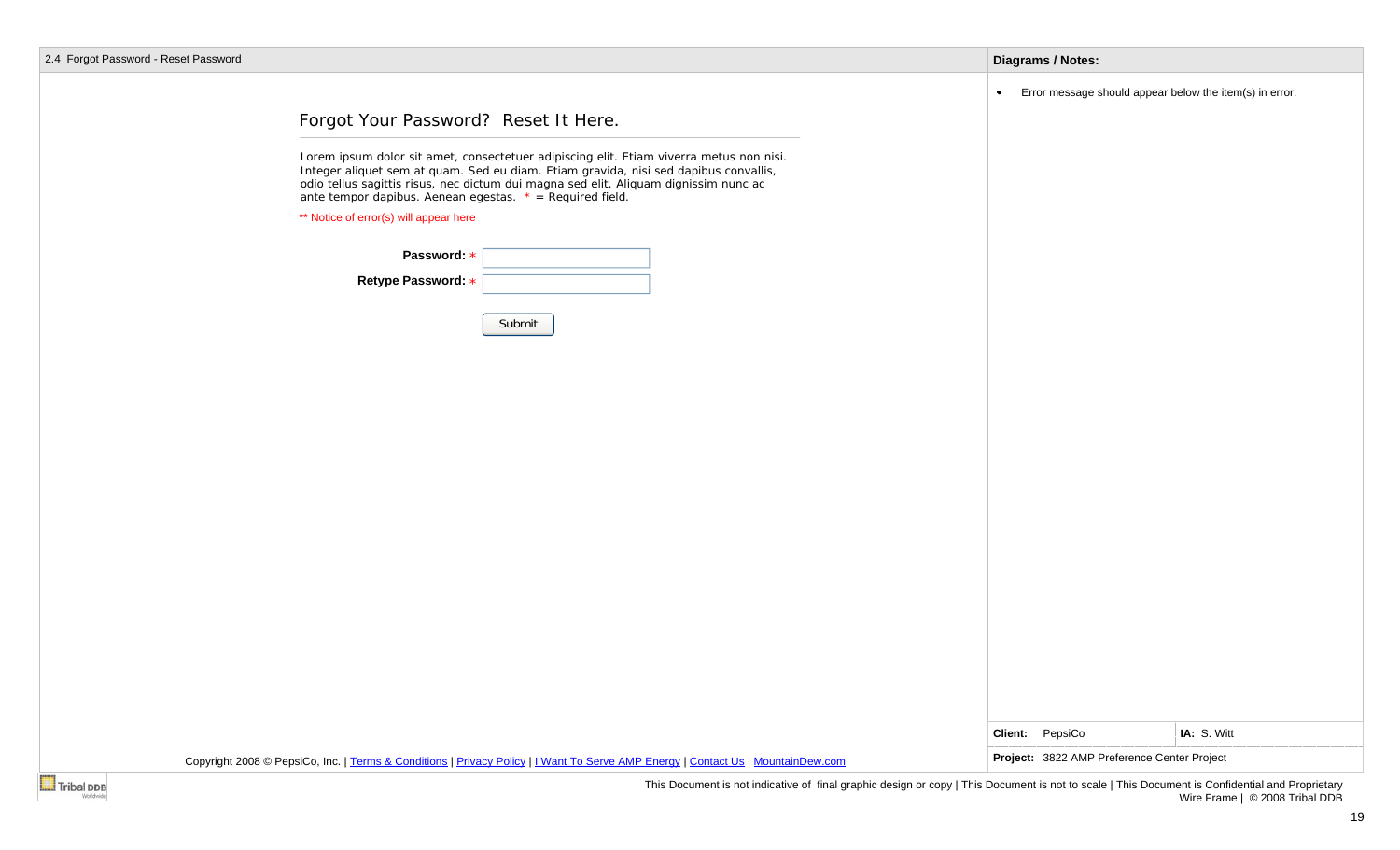|  |  | 2.5 Reset Password - Success |  |
|--|--|------------------------------|--|
|--|--|------------------------------|--|

| 9SS                                                                                                                                                                                                                                             | <b>Diagrams / Notes:</b>                    |             |
|-------------------------------------------------------------------------------------------------------------------------------------------------------------------------------------------------------------------------------------------------|---------------------------------------------|-------------|
|                                                                                                                                                                                                                                                 | Sign In redirects user to 2.0<br>$\bullet$  |             |
| Password Successfully Updated                                                                                                                                                                                                                   |                                             |             |
| Lorem ipsum dolor sit amet, consectetuer adipiscing elit. Etiam viverra metus                                                                                                                                                                   |                                             |             |
| non nisi. Integer aliquet sem at quam. Sed eu diam. Etiam gravida, nisi sed<br>dapibus convallis, odio tellus sagittis risus, nec dictum dui magna sed elit. Sed ut<br>nisl. Etiam nulla est, rutrum in, lobortis quis, consectetuer id, augue. |                                             |             |
|                                                                                                                                                                                                                                                 |                                             |             |
|                                                                                                                                                                                                                                                 |                                             |             |
|                                                                                                                                                                                                                                                 |                                             |             |
| Sign In                                                                                                                                                                                                                                         |                                             |             |
|                                                                                                                                                                                                                                                 |                                             |             |
|                                                                                                                                                                                                                                                 |                                             |             |
|                                                                                                                                                                                                                                                 |                                             |             |
|                                                                                                                                                                                                                                                 |                                             |             |
|                                                                                                                                                                                                                                                 |                                             |             |
|                                                                                                                                                                                                                                                 |                                             |             |
|                                                                                                                                                                                                                                                 |                                             |             |
|                                                                                                                                                                                                                                                 |                                             |             |
|                                                                                                                                                                                                                                                 |                                             |             |
|                                                                                                                                                                                                                                                 |                                             |             |
|                                                                                                                                                                                                                                                 |                                             |             |
|                                                                                                                                                                                                                                                 |                                             |             |
|                                                                                                                                                                                                                                                 |                                             |             |
|                                                                                                                                                                                                                                                 |                                             |             |
|                                                                                                                                                                                                                                                 | Client: PepsiCo                             | IA: S. Witt |
| Copyright 2008 © PepsiCo, Inc.   Terms & Conditions   Privacy Policy   I Want To Serve AMP Energy   Contact Us   MountainDew.com                                                                                                                | Project: 3822 AMP Preference Center Project |             |
|                                                                                                                                                                                                                                                 |                                             |             |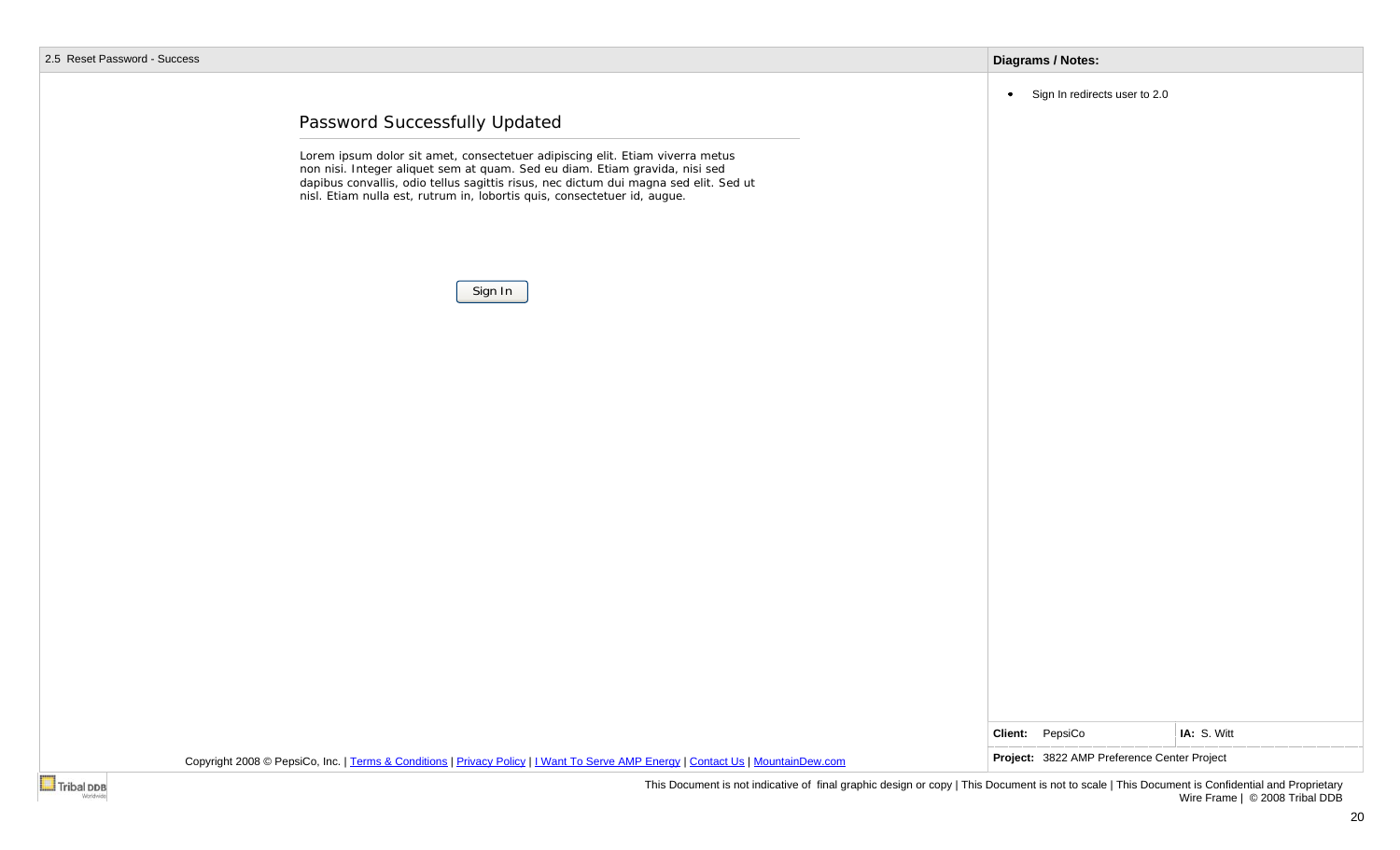## Update Your Profile

Please take a moment to provide the optional information below… Lorem ipsum dolor sit amet, consectetuer adipiscing elit. *\* = Required field.*

### \*\* Notice of error(s) will appear here

| First Name: * First Name<br>Last Name: *<br>Last Name<br><b>Birth Date:</b><br>MM DD YYYY<br>Email Address: *<br>email@address.com<br>Retype Email Address: * email@address.com<br><b>Alternate Email Address:</b><br>alternate@address.com<br><b>Change Your Password</b>                                         | <b>Subscriptions</b><br>$\overline{\triangledown}$ AMP Energy<br>$\Box$ Option 1<br>$\Box$ Option 1<br>☑<br>$\Box$ Option 2<br>Dewsletter<br>$\Box$ Option 2<br><b>Interests:</b> (check all that apply)<br>(Why we ask)<br>$\overline{\triangledown}$ Sweepstakes<br>$\nabla$ NASCAR<br>П<br><b>NHL</b><br>Coupons<br>$\Box$<br>$\nabla$<br><b>Action Sports</b><br>Video Games | unless SMS / Mobile Phone Opt-in is selected.<br>If SMS / Mobile Phone Opt-in is selected and user unselects,<br>data in the Mobile Phone Number and Mobile Carrier fields will<br>be erased.<br>If SMS / Mobile Phone Opt-in is selected Mobile Phone Number<br>is required and required status should change.<br>Mobile Carrier is required and required status should change if<br>SMS / Mobile Phone Opt-in is selected.<br>Error message(s) should appear below the item(s) in error.<br>When user clicks "Continue", where required information is<br>missing, display error message if not provided. |
|--------------------------------------------------------------------------------------------------------------------------------------------------------------------------------------------------------------------------------------------------------------------------------------------------------------------|----------------------------------------------------------------------------------------------------------------------------------------------------------------------------------------------------------------------------------------------------------------------------------------------------------------------------------------------------------------------------------|-------------------------------------------------------------------------------------------------------------------------------------------------------------------------------------------------------------------------------------------------------------------------------------------------------------------------------------------------------------------------------------------------------------------------------------------------------------------------------------------------------------------------------------------------------------------------------------------------------------|
| Gender:<br>Male<br><b>Address:</b><br>4321 Treets<br>(Why we ask)<br>City:<br>Somewhere<br>ST:<br>$ST - State \nightharpoonup$<br>Zip Code: *<br>00000<br>(Why we ask)<br>Country: *<br><b>United States</b><br>$\checkmark$<br>(Why we ask)<br><b>Phone Number:</b><br>$\sqrt{214}$   555<br>1234<br>(Why we ask) | Which of these beverage brands do you drink most often?<br>(Why we ask)<br>$\checkmark$<br>Diet Pepsi<br>$\overline{\triangleright}$ I want to receive updates via SMS on my mobile phone.<br><b>Mobile Phone Number:</b><br>972 555<br>1234<br>(Why we ask)<br><b>Mobile Carrier:</b><br>My Carrier<br>$\checkmark$<br>(Why we ask)<br>Continue                                 |                                                                                                                                                                                                                                                                                                                                                                                                                                                                                                                                                                                                             |
| Copyright 2008 © PepsiCo, Inc.   Terms & Conditions   Privacy Policy   I Want To Serve AMP Energy   Contact Us   MountainDew.com                                                                                                                                                                                   |                                                                                                                                                                                                                                                                                                                                                                                  | IA: S. Witt<br>PepsiCo<br>Client:<br>Project: 3822 AMP Preference Center Project                                                                                                                                                                                                                                                                                                                                                                                                                                                                                                                            |

This Document is not indicative of final graphic design or copy | This Document is not to scale | This Document is Confidential and Proprietary Wire Frame | © 2008 Tribal DDB

**Diagrams / Notes:**

 $\bullet$  $\bullet$ 

 $\bullet$ 

status should change.

required status will change.

All existing information should be pre-populated.

If Country selected is not US, State is not required and required

Mobile Phone Number and Mobile Carrier will be hidden until/

State drop-down will be populated with the Country Subdivision codes for the Country selected, and if country selected is US the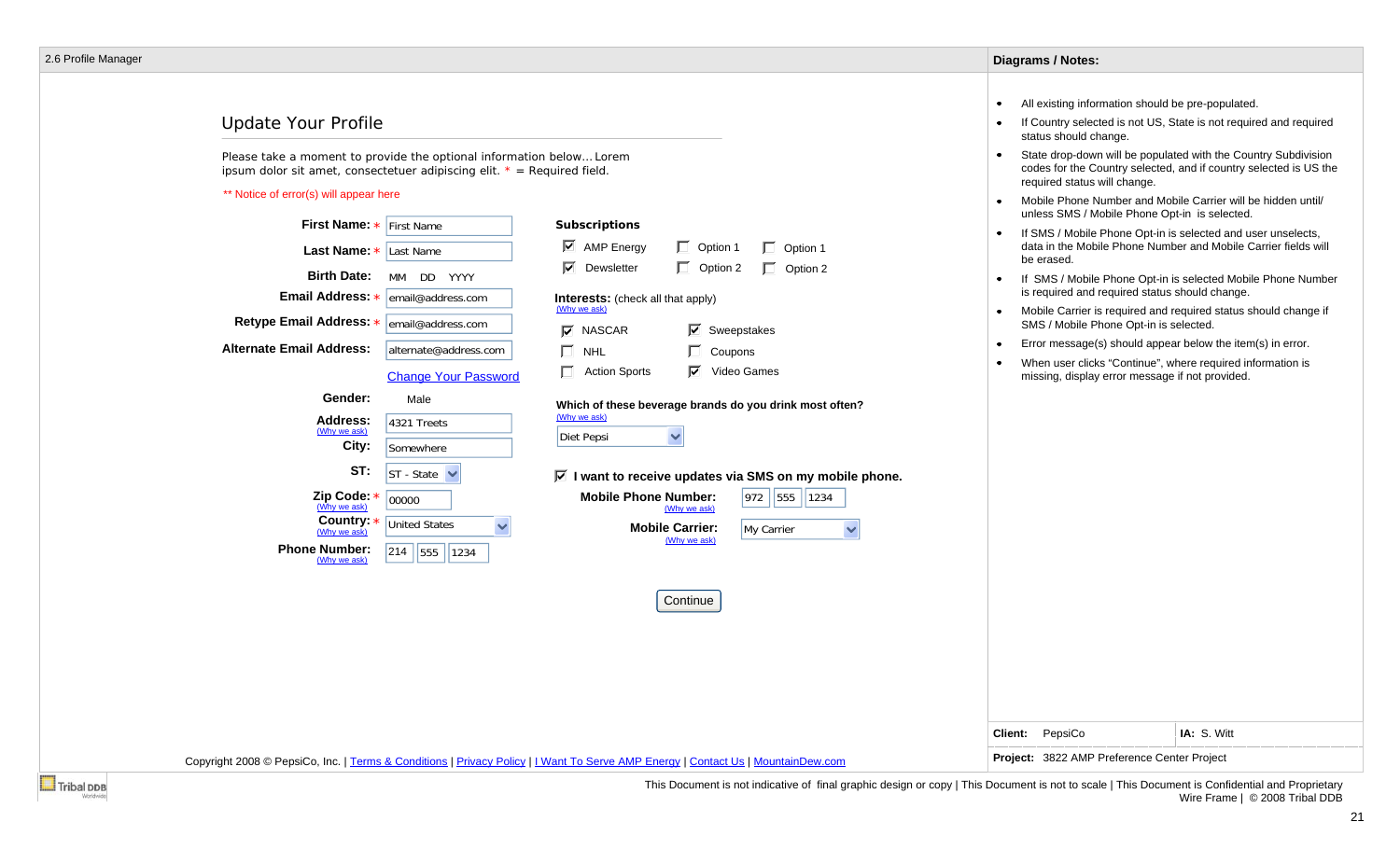## Confirm Changes To Your Profile

Please take a moment to provide the optional information below… Lorem ipsum dolor sit amet, consectetuer adipiscing elit.

#### \*\* Notice of error(s) will appear here

|                                 |                       |                                                            | unless SMS / Mobile Phone Opt-in is selected.                                                                                                                                                               |
|---------------------------------|-----------------------|------------------------------------------------------------|-------------------------------------------------------------------------------------------------------------------------------------------------------------------------------------------------------------|
| <b>First Name:</b>              | First Name            | <b>Subscriptions</b>                                       | If SMS / Mobile Phone Opt-in is selected and user unselects,<br>$\bullet$                                                                                                                                   |
| <b>Last Name:</b>               | First Name            | $\blacktriangleright$ Option 1<br>AMP Energy<br>Option 1   | data in the Mobile Phone Number and Mobile Carrier fields will<br>be erased.                                                                                                                                |
| <b>Birth Date:</b>              | MM DD YYYY            | $\blacktriangledown$<br>Dewsletter<br>Option 2<br>Option 2 | If SMS / Mobile Phone Opt-in is selected Mobile Phone Number<br>$\bullet$                                                                                                                                   |
| <b>Email Address:</b>           | email@address.com     | <b>Interests:</b> (check all that apply)                   | is required and required status should change.                                                                                                                                                              |
| <b>Retype Email Address:</b>    | email@address.com     | $\blacktriangleright$ Sweepstakes<br>✔ NASCAR              | Mobile Carrier is required and required status should change if<br>$\bullet$<br>SMS / Mobile Phone Opt-in is selected.                                                                                      |
| <b>Alternate Email Address:</b> | alternate@address.com | <b>NHL</b><br>Coupons                                      | Error message(s) should appear below the item(s) in error.<br>$\bullet$                                                                                                                                     |
|                                 |                       | Video Games<br><b>Action Sports</b>                        | When user selects "Back", user is returned to "Profile Manager".<br>$\bullet$                                                                                                                               |
| Gender:                         | Male                  | Which of these beverage brands do you drink most often?    | When user selects "Continue", return user to AMP home page,<br>$\bullet$<br>unless user registered with AMP through a promotion, in which<br>case, user will be returned to the next step in the promotion. |
| Address:                        | 4321 Treets           |                                                            |                                                                                                                                                                                                             |
| City:                           | Somewhere             | Diet Pepsi                                                 |                                                                                                                                                                                                             |
| ST:                             | ST - State            | √ I want to receive updates via SMS on my mobile phone.    |                                                                                                                                                                                                             |
| Zip Code:                       | 00000                 | <b>Mobile Phone Number:</b><br>972 - 555 - 1234            |                                                                                                                                                                                                             |
| Country:                        | <b>United States</b>  | <b>Mobile Carrier:</b><br>My Carrier                       |                                                                                                                                                                                                             |
| <b>Phone Number:</b>            | 214 - 555 - 1234      |                                                            |                                                                                                                                                                                                             |
|                                 |                       | Continue<br><b>Back</b>                                    |                                                                                                                                                                                                             |
|                                 |                       |                                                            |                                                                                                                                                                                                             |

Copyright 2008 © PepsiCo, Inc. | Terms & Conditions | Privacy Policy | I Want To Serve AMP Energy | Contact Us | MountainDew.com **Project: 3822 AMP Preference Center Project** 

**Client:** PepsiCo **IA:** S. Witt



This Document is not indicative of final graphic design or copy | This Document is not to scale | This Document is Confidential and Proprietary Wire Frame | © 2008 Tribal DDB

**Diagrams / Notes:**

 $\bullet$  $\bullet$ 

 $\bullet$ 

 $\bullet$ 

status should change.

required status will change.

All existing information should be pre-populated.

If Country selected is not US, State is not required and required

State drop-down will be populated with the Country Subdivision codes for the Country selected, and if country selected is US the

Mobile Phone Number and Mobile Carrier will be hidden until/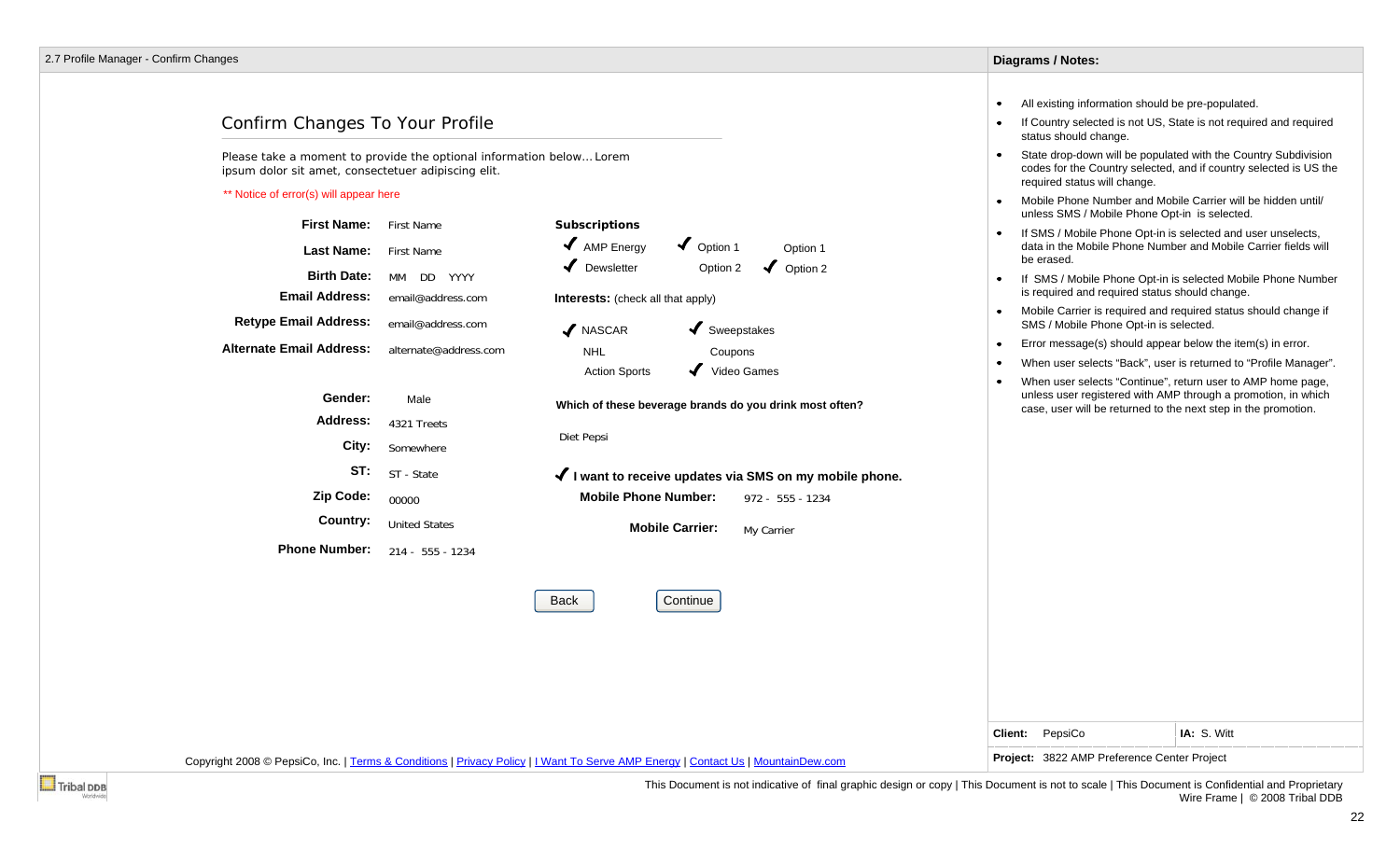| <b>Update Profile Success</b> |                                                                                                                                                                                                                                                                                      | <b>Diagrams / Notes:</b> |                                                        |             |  |
|-------------------------------|--------------------------------------------------------------------------------------------------------------------------------------------------------------------------------------------------------------------------------------------------------------------------------------|--------------------------|--------------------------------------------------------|-------------|--|
|                               | Profile Successfully Updated<br>Lorem ipsum dolor sit amet, consectetuer adipiscing elit. Etiam viverra metus<br>non nisi. Integer aliquet sem at quam. Sed eu diam. Etiam gravida, nisi sed<br>dapibus convallis, odio tellus sagittis risus, nec dictum dui magna sed elit. Sed ut |                          | • All text is FPO.                                     |             |  |
|                               | nisl. Etiam nulla est, rutrum in, lobortis quis, consectetuer id, augue.<br>Manage My Profile<br>AMP Home                                                                                                                                                                            |                          |                                                        |             |  |
|                               |                                                                                                                                                                                                                                                                                      |                          |                                                        |             |  |
|                               |                                                                                                                                                                                                                                                                                      |                          |                                                        |             |  |
|                               |                                                                                                                                                                                                                                                                                      |                          |                                                        |             |  |
|                               | Copyright 2008 © PepsiCo, Inc.   Terms & Conditions   Privacy Policy   I Want To Serve AMP Energy   Contact Us   MountainDew.com                                                                                                                                                     | Client:                  | PepsiCo<br>Project: 3822 AMP Preference Center Project | IA: S. Witt |  |
|                               |                                                                                                                                                                                                                                                                                      |                          |                                                        |             |  |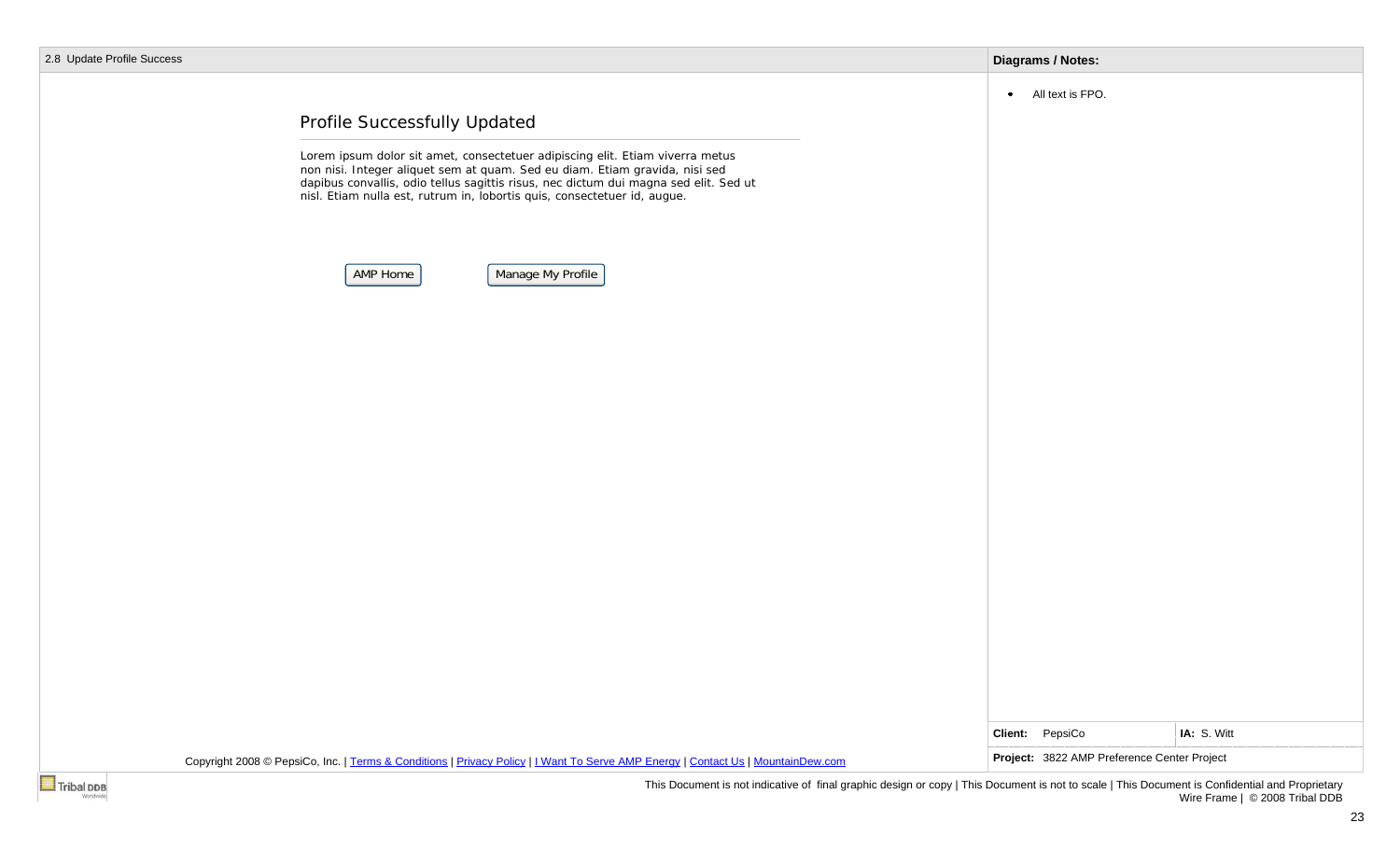| 2.9 Change Password                                        |                                                                                                                                                                                                                                                                         |           | <b>Diagrams / Notes:</b>                                |             |
|------------------------------------------------------------|-------------------------------------------------------------------------------------------------------------------------------------------------------------------------------------------------------------------------------------------------------------------------|-----------|---------------------------------------------------------|-------------|
|                                                            |                                                                                                                                                                                                                                                                         | $\bullet$ | Error message should appear below the item(s) in error. |             |
| Change Your Password                                       |                                                                                                                                                                                                                                                                         |           |                                                         |             |
| ante tempor dapibus. Aenean egestas. $* = Required$ field. | Lorem ipsum dolor sit amet, consectetuer adipiscing elit. Etiam viverra metus non nisi.<br>Integer aliquet sem at quam. Sed eu diam. Etiam gravida, nisi sed dapibus convallis,<br>odio tellus sagittis risus, nec dictum dui magna sed elit. Aliquam dignissim nunc ac |           |                                                         |             |
| ** Notice of error(s) will appear here                     |                                                                                                                                                                                                                                                                         |           |                                                         |             |
| Old New Password: *                                        |                                                                                                                                                                                                                                                                         |           |                                                         |             |
| New Password: *                                            |                                                                                                                                                                                                                                                                         |           |                                                         |             |
| Retype New Password: *                                     |                                                                                                                                                                                                                                                                         |           |                                                         |             |
|                                                            | Submit                                                                                                                                                                                                                                                                  |           |                                                         |             |
|                                                            |                                                                                                                                                                                                                                                                         |           |                                                         |             |
|                                                            |                                                                                                                                                                                                                                                                         |           |                                                         |             |
|                                                            |                                                                                                                                                                                                                                                                         |           |                                                         |             |
|                                                            |                                                                                                                                                                                                                                                                         |           |                                                         |             |
|                                                            |                                                                                                                                                                                                                                                                         |           |                                                         |             |
|                                                            |                                                                                                                                                                                                                                                                         |           |                                                         |             |
|                                                            |                                                                                                                                                                                                                                                                         |           |                                                         |             |
|                                                            |                                                                                                                                                                                                                                                                         |           |                                                         |             |
|                                                            |                                                                                                                                                                                                                                                                         |           |                                                         |             |
|                                                            |                                                                                                                                                                                                                                                                         |           |                                                         |             |
|                                                            |                                                                                                                                                                                                                                                                         |           |                                                         |             |
|                                                            |                                                                                                                                                                                                                                                                         |           | Client: PepsiCo                                         | IA: S. Witt |
|                                                            | Copyright 2008 © PepsiCo, Inc.   Terms & Conditions   Privacy Policy   I Want To Serve AMP Energy   Contact Us   MountainDew.com                                                                                                                                        |           | Project: 3822 AMP Preference Center Project             |             |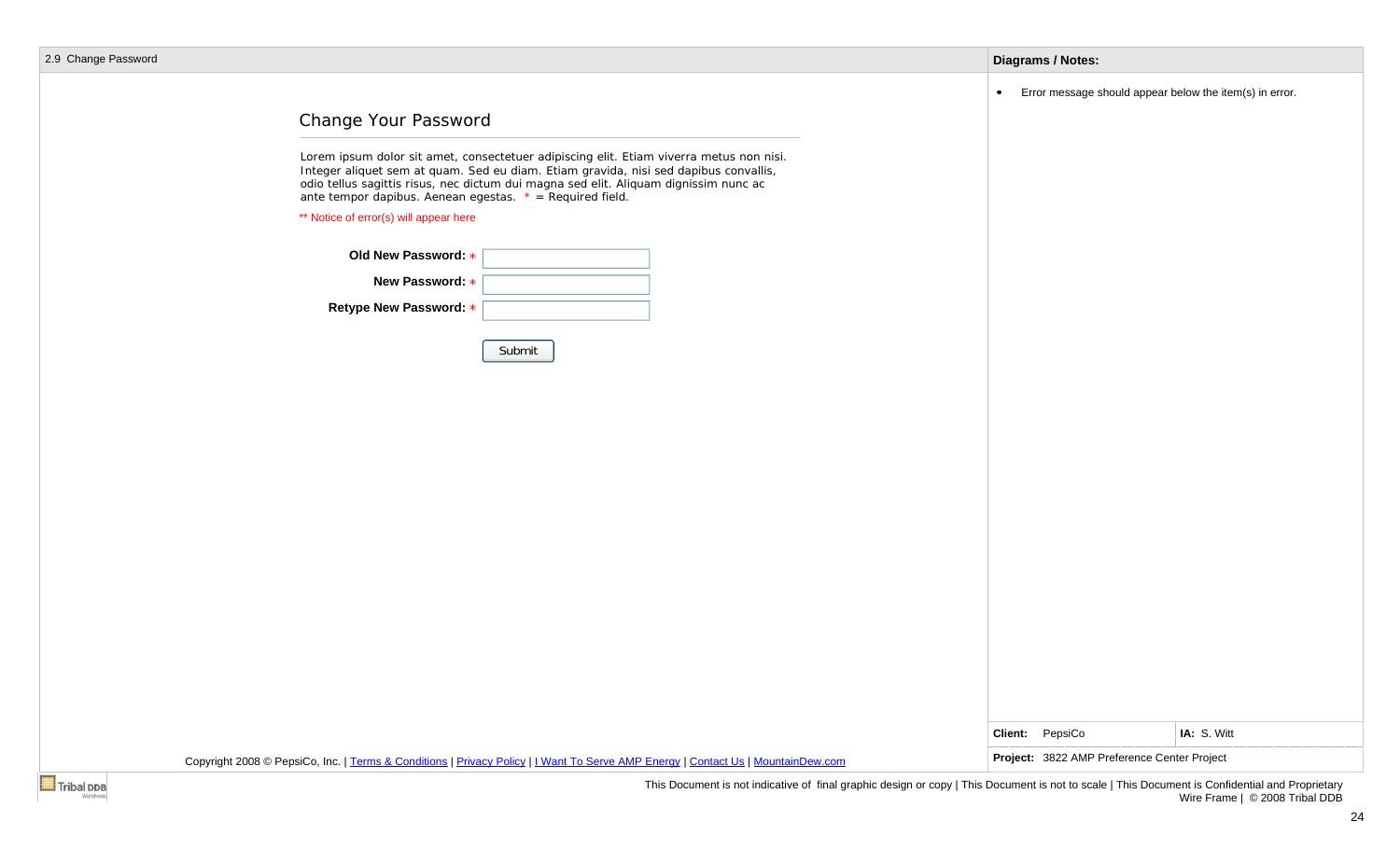|  |  | 2.10 Change Password Success |  |
|--|--|------------------------------|--|
|--|--|------------------------------|--|

| e Password Success |                                                                                                                                                                                                                                                                                                                                                                 | <b>Diagrams / Notes:</b> |                                                            |  |
|--------------------|-----------------------------------------------------------------------------------------------------------------------------------------------------------------------------------------------------------------------------------------------------------------------------------------------------------------------------------------------------------------|--------------------------|------------------------------------------------------------|--|
|                    | Password Successfully Changed!<br>Lorem ipsum dolor sit amet, consectetuer adipiscing elit. Etiam viverra metus non nisi. Integer aliquet sem at quam. Sed eu diam. Etiam gravida, nisi sed<br>dapibus convallis, odio tellus sagittis risus, nec dictum dui magna sed elit. Sed ut<br>nisl. Etiam nulla est, rutrum in, lobortis quis, consectetuer id, augue. |                          |                                                            |  |
|                    | Manage My Profile<br>AMP Home                                                                                                                                                                                                                                                                                                                                   |                          |                                                            |  |
|                    |                                                                                                                                                                                                                                                                                                                                                                 |                          |                                                            |  |
|                    |                                                                                                                                                                                                                                                                                                                                                                 |                          |                                                            |  |
|                    |                                                                                                                                                                                                                                                                                                                                                                 |                          |                                                            |  |
|                    |                                                                                                                                                                                                                                                                                                                                                                 | Client: PepsiCo          | IA: S. Witt<br>Project: 3822 AMP Preference Center Project |  |
|                    | Copyright 2008 © PepsiCo, Inc.   Terms & Conditions   Privacy Policy   I Want To Serve AMP Energy   Contact Us   MountainDew.com<br>This Decument is not indicative of final graphic decime ar sepul. This Decument is not to seek I This Decument is Confidential and Proprietary                                                                              |                          |                                                            |  |
|                    |                                                                                                                                                                                                                                                                                                                                                                 |                          |                                                            |  |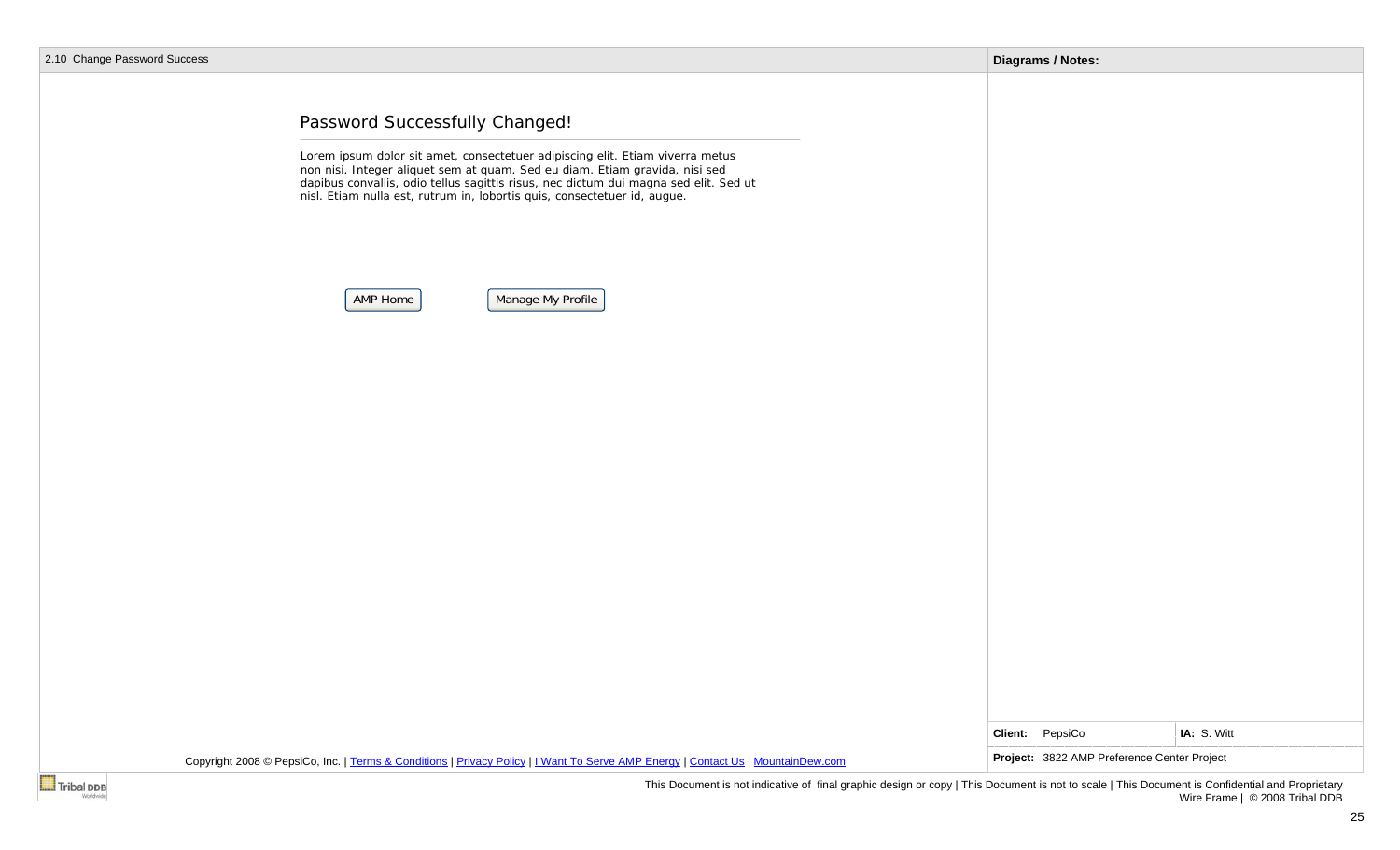#### **Diagrams / Notes:**

## AMP Energy Terms and Conditions

Lorem ipsum dolor sit amet, consectetuer adipiscing elit. Suspendisse libero. Nullam commodo nulla sed mauris. Vivamus tincidunt sapien sed lacus. Praesent congue diam ac turpis. Vestibulum feugiat fringilla turpis. Vivamus non ligula eget justo luctus mollis. Donec tempus auctor eros. Pellentesque sed turpis at sem semper varius. Sed quis justo interdum leo pharetra iaculis. Vestibulum rutrum egestas erat. Cras ultrices fringilla dui. Proin molestie dui suscipit lacus.

Sed tempor. Nullam feugiat. Morbi eget erat. Suspendisse ac est. Curabitur sodales aliquet erat. Aliquam eu nisl vitae diam adipiscing varius. Vestibulum ante ipsum primis in faucibus orci luctus et ultrices posuere cubilia Curae; Suspendisse potenti. In pharetra turpis sit amet nibh. Cras suscipit, neque non fringilla viverra, augue ante lacinia metus, non ullamcorper neque arcu fermentum lectus. Pellentesque consectetuer, nulla vitae consequat vulputate, leo dui gravida est, sit amet tempus urna ante ac neque. Nulla mauris risus, ullamcorper quis, viverra vitae, malesuada eu, tellus.

Back

"Back" returns to originating page. Alternately, if opened on top of the current page, action would be "Close".

| Client: | PepsiCo |  |
|---------|---------|--|
|---------|---------|--|

Copyright 2008 © PepsiCo, Inc. | Terms & Conditions | Privacy Policy | I Want To Serve AMP Energy | Contact Us | MountainDew.com **Project: 3822 AMP Preference Center Project** 

IA: S. Witt

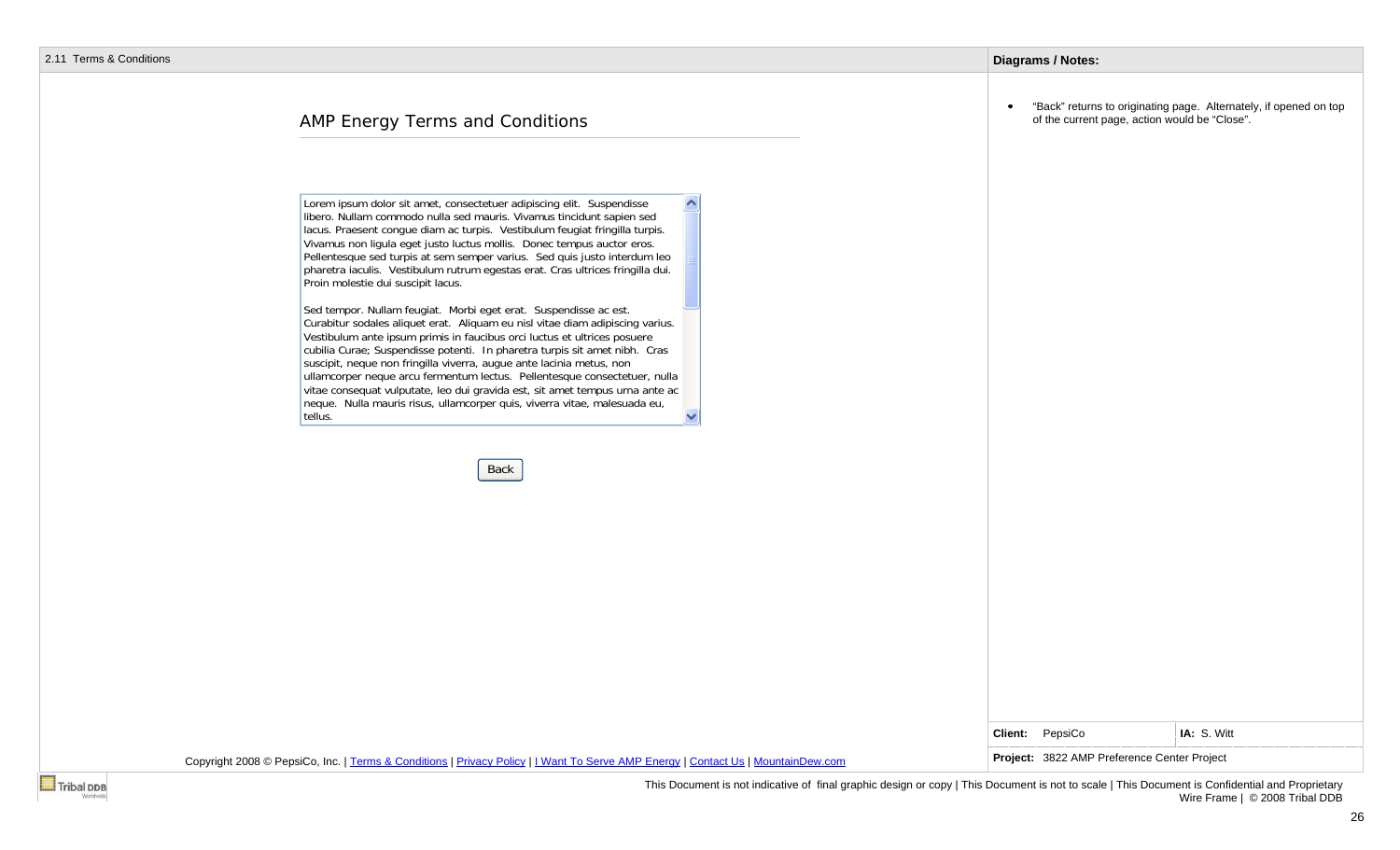#### **Diagrams / Notes:**

# AMP Energy Privacy Policy

Lorem ipsum dolor sit amet, consectetuer adipiscing elit. Suspendisse libero. Nullam commodo nulla sed mauris. Vivamus tincidunt sapien sed lacus. Praesent congue diam ac turpis. Vestibulum feugiat fringilla turpis. Vivamus non ligula eget justo luctus mollis. Donec tempus auctor eros. Pellentesque sed turpis at sem semper varius. Sed quis justo interdum leo pharetra iaculis. Vestibulum rutrum egestas erat. Cras ultrices fringilla dui. Proin molestie dui suscipit lacus.

Sed tempor. Nullam feugiat. Morbi eget erat. Suspendisse ac est. Curabitur sodales aliquet erat. Aliquam eu nisl vitae diam adipiscing varius. Vestibulum ante ipsum primis in faucibus orci luctus et ultrices posuere cubilia Curae; Suspendisse potenti. In pharetra turpis sit amet nibh. Cras suscipit, neque non fringilla viverra, augue ante lacinia metus, non ullamcorper neque arcu fermentum lectus. Pellentesque consectetuer, nulla vitae consequat vulputate, leo dui gravida est, sit amet tempus urna ante ac neque. Nulla mauris risus, ullamcorper quis, viverra vitae, malesuada eu, tellus.

Back

"Back" returns to originating page. Alternately, if opened on top of the current page, action would be "Close".

| Client: | PepsiCo |  |
|---------|---------|--|
|---------|---------|--|

Copyright 2008 © PepsiCo, Inc. | Terms & Conditions | Privacy Policy | I Want To Serve AMP Energy | Contact Us | MountainDew.com **Project: 3822 AMP Preference Center Project** 

IA: S. Witt

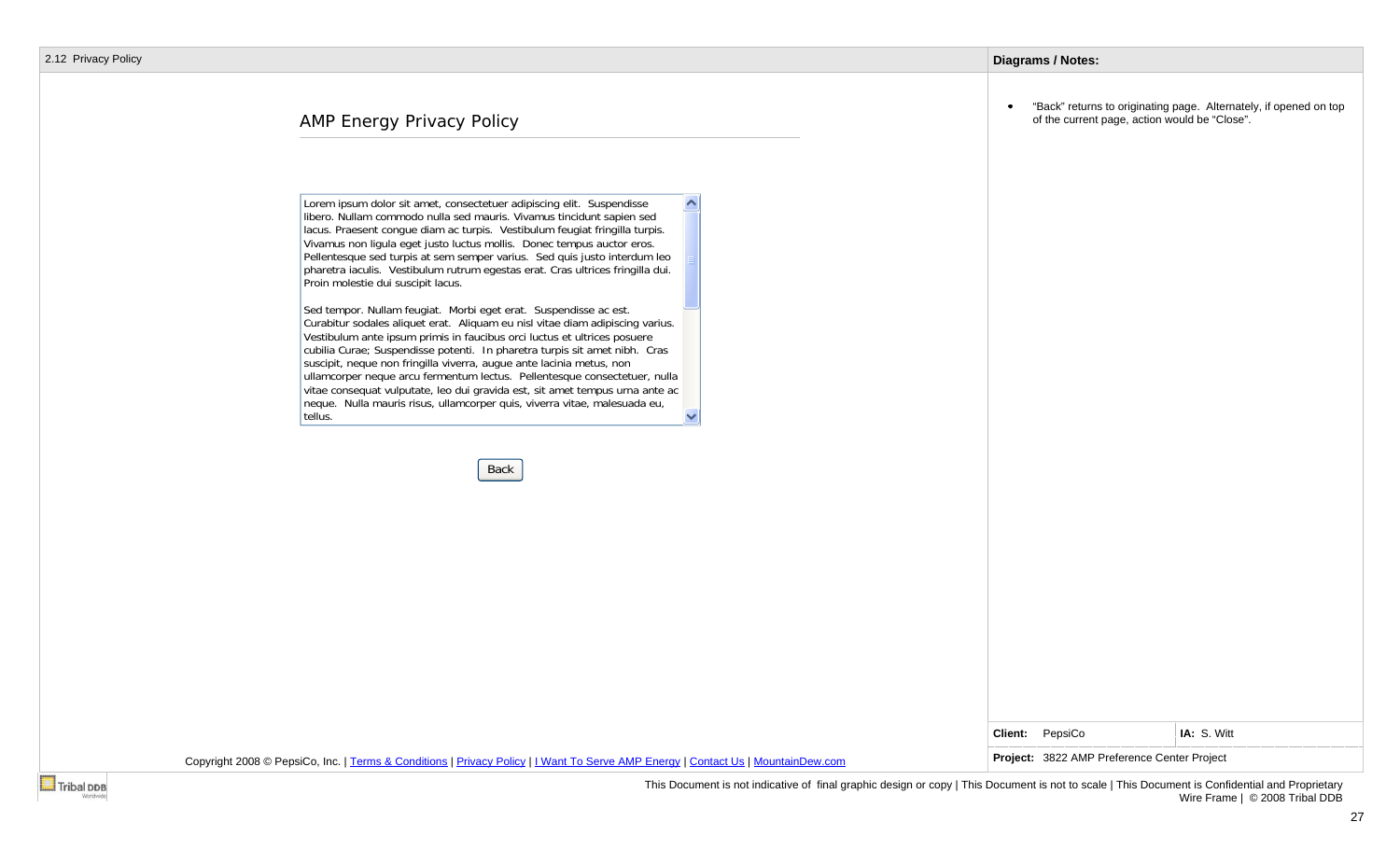| ous 2.6 Profile Manager Page |                                                                                                                                                                                                                                     | <b>Diagrams / Notes:</b>                    |             |
|------------------------------|-------------------------------------------------------------------------------------------------------------------------------------------------------------------------------------------------------------------------------------|---------------------------------------------|-------------|
|                              | Profile Manager<br>Lorem ipsum dolor sit amet, consectetuer adipiscing elit. Etiam viverra metus non nisi. Integer aliquet sem at quam. Sed eu diam. Etiam gravida, nisi sed<br>dapibus convallis, odio tellus sagittis risus, nec. |                                             |             |
|                              | <b>Update Your Personal Information</b>                                                                                                                                                                                             |                                             |             |
|                              | <b>Change Your Password</b>                                                                                                                                                                                                         |                                             |             |
|                              | <b>Change Your Subscriptions</b>                                                                                                                                                                                                    |                                             |             |
|                              | Sign Out                                                                                                                                                                                                                            |                                             |             |
|                              |                                                                                                                                                                                                                                     |                                             |             |
|                              |                                                                                                                                                                                                                                     |                                             |             |
|                              |                                                                                                                                                                                                                                     |                                             |             |
|                              |                                                                                                                                                                                                                                     |                                             |             |
|                              |                                                                                                                                                                                                                                     |                                             |             |
|                              |                                                                                                                                                                                                                                     |                                             |             |
|                              |                                                                                                                                                                                                                                     | Client: PepsiCo                             | IA: S. Witt |
|                              | Copyright 2008 © PepsiCo, Inc.   Terms & Conditions   Privacy Policy   I Want To Serve AMP Energy   Contact Us   MountainDew.com                                                                                                    | Project: 3822 AMP Preference Center Project |             |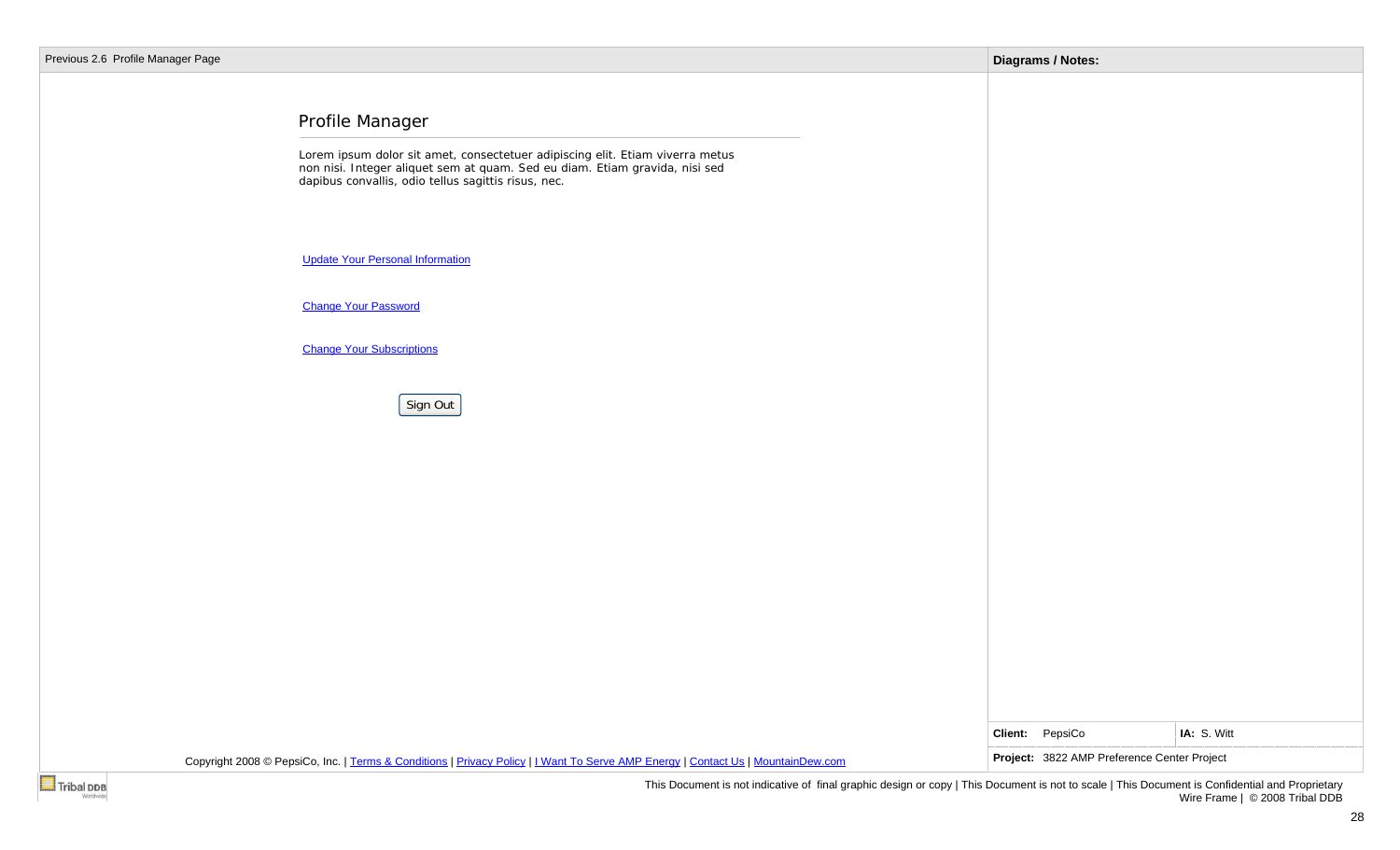| Update Your Personal Information                                                                                                                                                            | All existing information should be pre-populated.<br>$\bullet$<br>If Country selected is not US, State is not required and required<br>status should change.                                                                                    |
|---------------------------------------------------------------------------------------------------------------------------------------------------------------------------------------------|-------------------------------------------------------------------------------------------------------------------------------------------------------------------------------------------------------------------------------------------------|
| Please take a moment to provide the optional information below Lorem<br>ipsum dolor sit amet, consectetuer adipiscing elit. $* = Required$ field.<br>** Notice of error(s) will appear here | State drop-down will be populated with the Country Subdivision<br>$\bullet$<br>codes for the Country selected, and if country selected is US the<br>required status will change.<br>If SMS / Mobile Phone Opt-in is checked Mobile Phone Number |
| Email Address: *<br>First Name: *                                                                                                                                                           | is required and required status should change.<br>Mobile Carrier is required and required status should change if<br>$\bullet$<br>SMS / Mobile Phone Opt-in is checked.<br>Error message(s) should appear below the item(s) in error.<br>٠      |
| Last Name: *<br>Retype Email Address: *                                                                                                                                                     | When user clicks "Continue", where required information is<br>missing, display error message if not provided.                                                                                                                                   |
| <b>Alternate Email Address:</b><br>Address:<br>(Why we ask)                                                                                                                                 | "Back" returns user to 2.6<br>$\bullet$                                                                                                                                                                                                         |
| City:<br><b>Phone Number:</b><br>(Why we ask)                                                                                                                                               |                                                                                                                                                                                                                                                 |
| ST:<br>$ST - State \triangleright$<br>Gender:<br>$\circ$<br>Female<br>$\bigcirc$<br>Male                                                                                                    |                                                                                                                                                                                                                                                 |
| Which of these beverage<br>Zip Code: *<br>brands do you drink most often?<br>(Why we ask)                                                                                                   | $\checkmark$                                                                                                                                                                                                                                    |
| Country: *<br>$\checkmark$<br>(Why we ask)                                                                                                                                                  |                                                                                                                                                                                                                                                 |
| Continue<br>Back                                                                                                                                                                            |                                                                                                                                                                                                                                                 |
|                                                                                                                                                                                             |                                                                                                                                                                                                                                                 |
|                                                                                                                                                                                             |                                                                                                                                                                                                                                                 |
|                                                                                                                                                                                             | IA: S. Witt<br>Client: PepsiCo                                                                                                                                                                                                                  |
| Copyright 2008 © PepsiCo, Inc.   Terms & Conditions   Privacy Policy   I Want To Serve AMP Energy   Contact Us   MountainDew.com                                                            | Project: 3822 AMP Preference Center Project                                                                                                                                                                                                     |

This Document is not indicative of final graphic design or copy | This Document is not to scale | This Document is Confidential and Proprietary Wire Frame | © 2008 Tribal DDB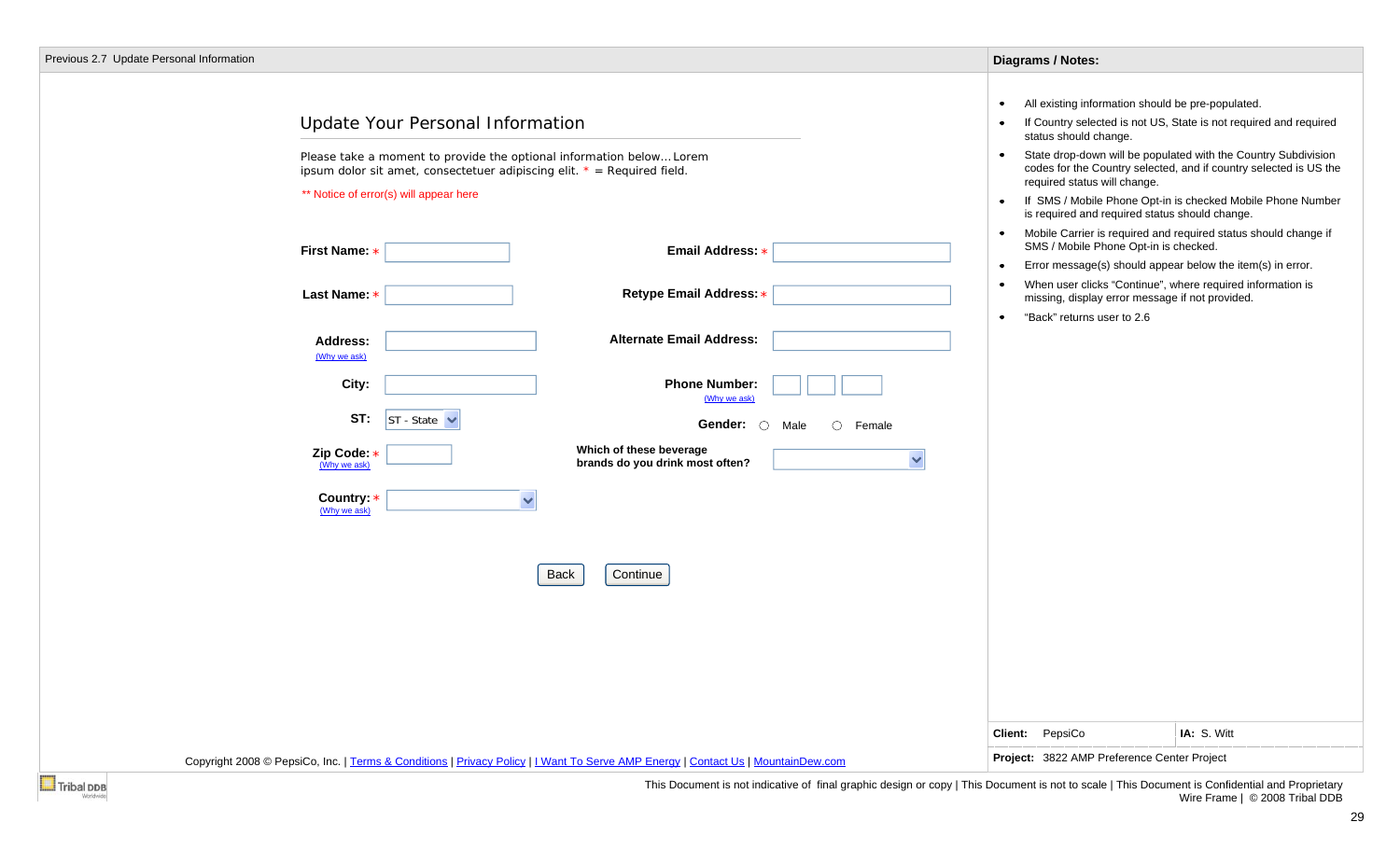| Previous 2.8 Update Personal Information Confirmation                                                                            |                                                                                                                                                                                        | Diagrams / Notes:                           |
|----------------------------------------------------------------------------------------------------------------------------------|----------------------------------------------------------------------------------------------------------------------------------------------------------------------------------------|---------------------------------------------|
| ** Notice of error(s) will appear here                                                                                           | Confirm Your Personal Information<br>Please take a moment to provide the optional information below Lorem<br>ipsum dolor sit amet, consectetuer adipiscing elit. $* = Required$ field. |                                             |
| First Name: * First Name                                                                                                         | Email Address: * email@address.com                                                                                                                                                     |                                             |
| Last Name: * Last Name                                                                                                           |                                                                                                                                                                                        |                                             |
| Address<br><b>Address:</b><br>(Why we ask)                                                                                       | <b>Alternate Email Address:</b><br>alternate.email@address.com                                                                                                                         |                                             |
| City:<br>City                                                                                                                    | <b>Phone Number:</b><br>214-555-5555<br>(Why we ask)                                                                                                                                   |                                             |
| ST: ST-State                                                                                                                     | Gender:<br>Male                                                                                                                                                                        |                                             |
| Zip Code: $\star$ 00000<br>(Why we ask)                                                                                          | Which of these beverage<br>Diet Pepsi<br>brands do you drink most often?                                                                                                               |                                             |
| Country: * United States<br>(Why we ask)                                                                                         |                                                                                                                                                                                        |                                             |
|                                                                                                                                  | Continue<br>Back                                                                                                                                                                       |                                             |
|                                                                                                                                  |                                                                                                                                                                                        |                                             |
|                                                                                                                                  |                                                                                                                                                                                        |                                             |
|                                                                                                                                  |                                                                                                                                                                                        |                                             |
|                                                                                                                                  |                                                                                                                                                                                        | Client: PepsiCo<br>IA: S. Witt              |
| Copyright 2008 © PepsiCo, Inc.   Terms & Conditions   Privacy Policy     Want To Serve AMP Energy   Contact Us   MountainDew.com |                                                                                                                                                                                        | Project: 3822 AMP Preference Center Project |

Wire Frame | © 2008 Tribal DDB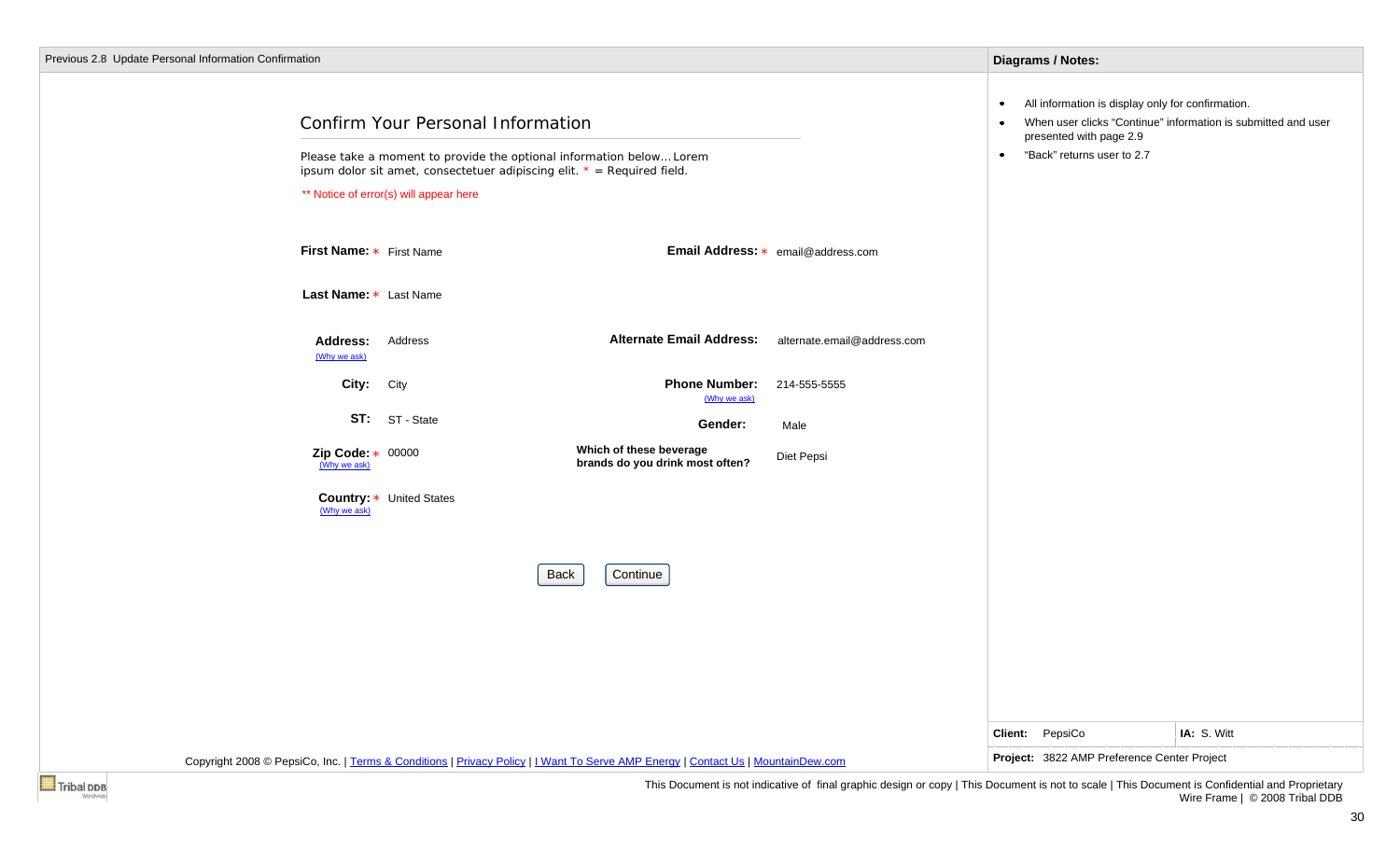| Include verbiage informing user they can opt-out of any selected<br>$\bullet$<br>opt-in both here and from the subscribed email.<br><b>Update Your Subscriptions</b><br>"Cancel" returns to 2.6.<br>$\bullet$<br>Update your current subscriptions and add new subscriptions. Lorem ipsum<br>"Continue" presents 2.13.<br>٠<br>dolor sit amet, consectetuer adipiscing elit. Etiam viverra metus non nisi. Integer<br>aliquet sem at quam. Sed eu diam. Etiam gravida, nisi sed dapibus<br>Current subscriptions  Lorem ipsum dolor sit amet, consectetuer adipiscing<br>elit.<br>$\overline{\triangleright}$ AMP Energy<br>$\overline{\mathsf{M}}$ Dewsletter<br>$\overline{\mathbf{M}}$<br>I want to receive updates via SMS on my mobile phone.<br><b>Mobile Phone Number:</b><br>(Why we ask)<br><b>Mobile Carrier:</b><br>$\checkmark$<br>(Why we ask)<br>Interests:<br>(check all that apply)<br>$\nabla$ NASCAR<br>$\overline{\triangleright}$ Sweepstakes<br>$\Box$ NHL<br>$\Box$ Coupons<br>$\Box$ Action Sports<br>$\overline{\mathbf{M}}$ Video Games<br>Additional subscriptions available  Lorem ipsum dolor sit amet, consectetuer<br>adipiscing elit.<br>$\Box$ Option 1<br>$\Box$ Option 4<br>$\Box$ Option 2<br>$\Box$ Option 5<br>$\Box$ Option 3<br>$\Box$ Option 6<br>Cancel<br>Continue<br>IA: S. Witt<br>Client: PepsiCo<br>Project: 3822 AMP Preference Center Project<br>Copyright 2008 © PepsiCo, Inc.   Terms & Conditions   Privacy Policy   I Want To Serve AMP Energy   Contact Us   MountainDew.com |                           | <b>Diagrams / Notes:</b> |  |
|-----------------------------------------------------------------------------------------------------------------------------------------------------------------------------------------------------------------------------------------------------------------------------------------------------------------------------------------------------------------------------------------------------------------------------------------------------------------------------------------------------------------------------------------------------------------------------------------------------------------------------------------------------------------------------------------------------------------------------------------------------------------------------------------------------------------------------------------------------------------------------------------------------------------------------------------------------------------------------------------------------------------------------------------------------------------------------------------------------------------------------------------------------------------------------------------------------------------------------------------------------------------------------------------------------------------------------------------------------------------------------------------------------------------------------------------------------------------------------------------------------------------------------------|---------------------------|--------------------------|--|
|                                                                                                                                                                                                                                                                                                                                                                                                                                                                                                                                                                                                                                                                                                                                                                                                                                                                                                                                                                                                                                                                                                                                                                                                                                                                                                                                                                                                                                                                                                                                   | vious 2.12 Update Opt-ins |                          |  |
|                                                                                                                                                                                                                                                                                                                                                                                                                                                                                                                                                                                                                                                                                                                                                                                                                                                                                                                                                                                                                                                                                                                                                                                                                                                                                                                                                                                                                                                                                                                                   |                           |                          |  |
|                                                                                                                                                                                                                                                                                                                                                                                                                                                                                                                                                                                                                                                                                                                                                                                                                                                                                                                                                                                                                                                                                                                                                                                                                                                                                                                                                                                                                                                                                                                                   |                           |                          |  |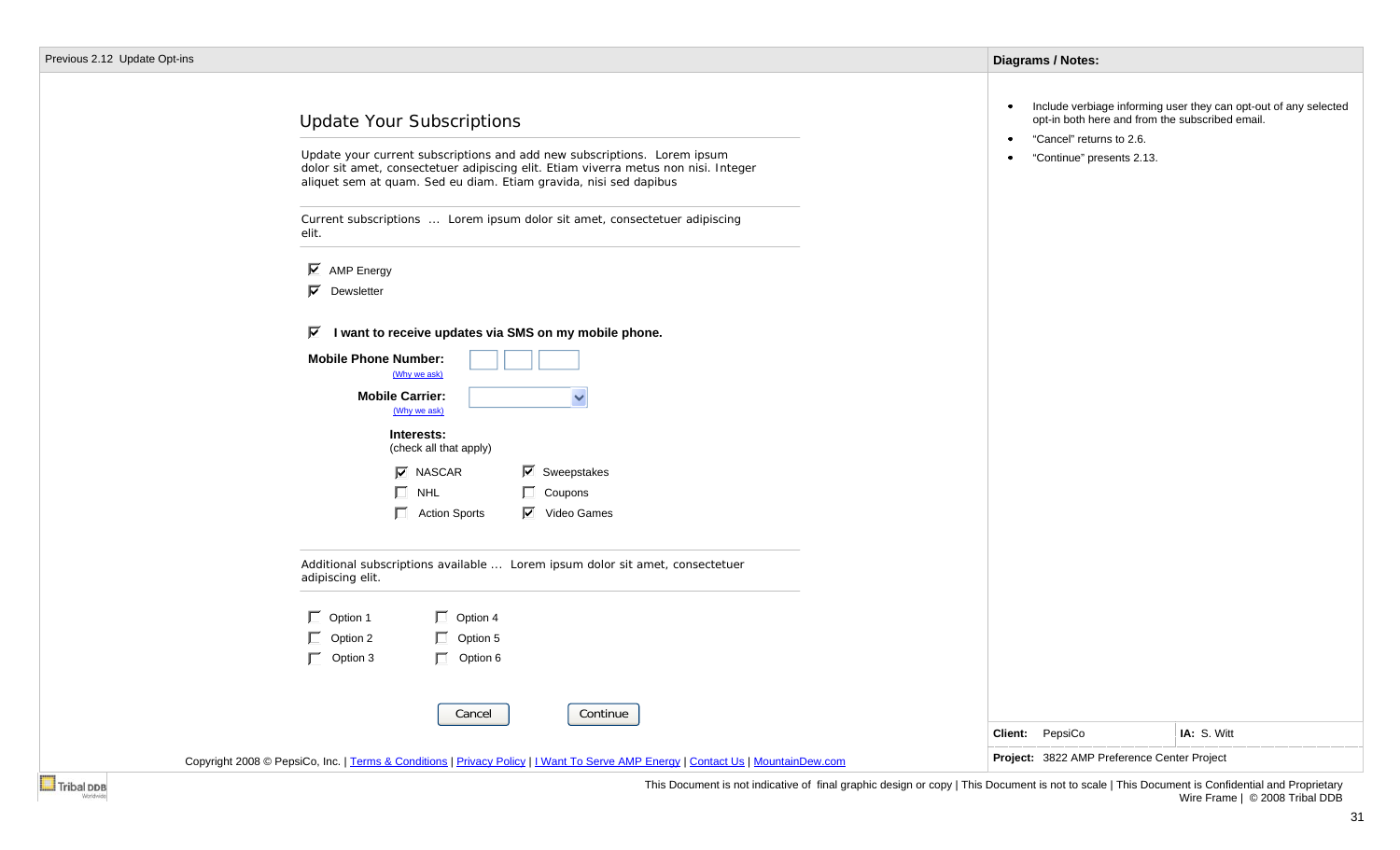| Previous 2.13 Update Opt-ins Success                                                                                                                                                                                                                                                                                                                                                                     | <b>Diagrams / Notes:</b>                    |             |
|----------------------------------------------------------------------------------------------------------------------------------------------------------------------------------------------------------------------------------------------------------------------------------------------------------------------------------------------------------------------------------------------------------|---------------------------------------------|-------------|
| Subscriptions Successfully Updated!<br>Lorem ipsum dolor sit amet, consectetuer adipiscing elit. Etiam viverra metus<br>non nisi. Integer aliquet sem at quam. Sed eu diam. Etiam gravida, nisi sed<br>dapibus convallis, odio tellus sagittis risus, nec dictum dui magna sed elit. Sed ut<br>nisl. Etiam nulla est, rutrum in, lobortis quis, consectetuer id, augue.<br>Manage My Profile<br>AMP Home |                                             |             |
|                                                                                                                                                                                                                                                                                                                                                                                                          |                                             |             |
|                                                                                                                                                                                                                                                                                                                                                                                                          | Client: PepsiCo                             | IA: S. Witt |
| Copyright 2008 © PepsiCo, Inc.   Terms & Conditions   Privacy Policy   I Want To Serve AMP Energy   Contact Us   MountainDew.com                                                                                                                                                                                                                                                                         | Project: 3822 AMP Preference Center Project |             |
| Tribal DDB<br>This Document is not indicative of final graphic design or copy   This Document is not to scale   This Document is Confidential and Proprietary                                                                                                                                                                                                                                            |                                             |             |